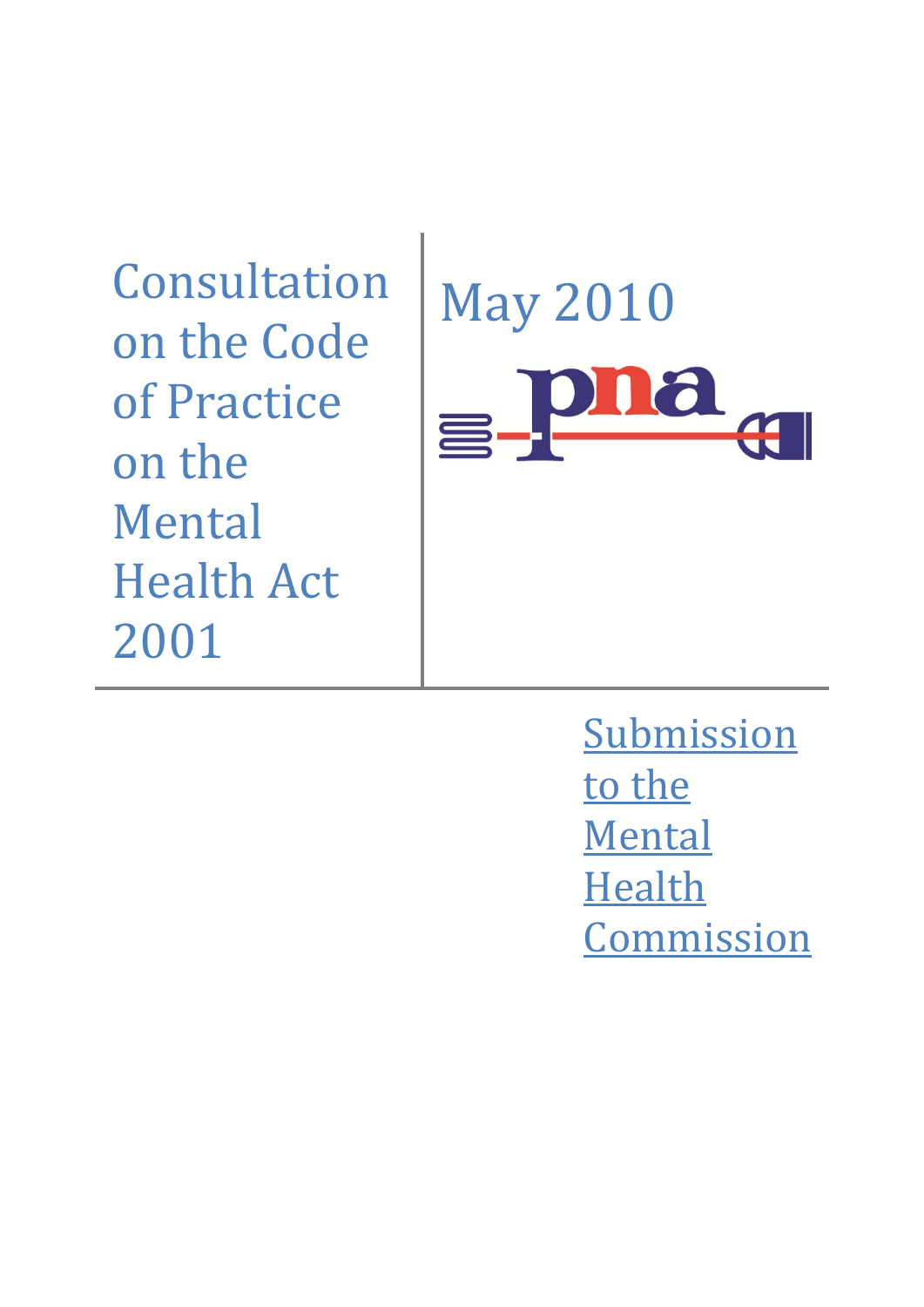# **Contents**

| 5. |                                                                            |  |
|----|----------------------------------------------------------------------------|--|
|    |                                                                            |  |
|    | 7. Discharge with leave, Absence without leave, Change of legal status  19 |  |
|    |                                                                            |  |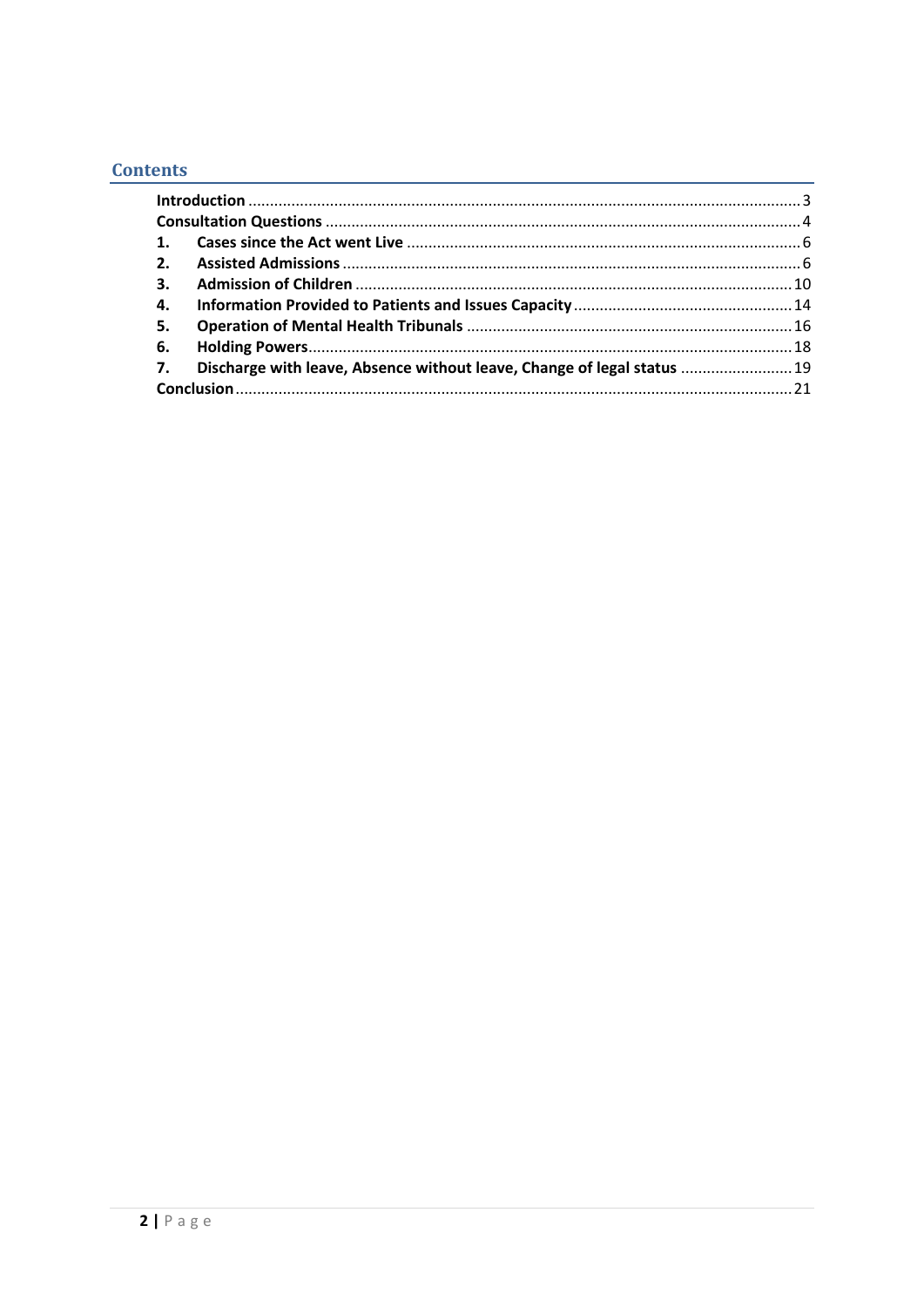#### <span id="page-2-0"></span>**Introduction**

The Psychiatric Nurses' Association (PNA) as a professional organisation values the opportunity to contribute to the Consultation on the Code of Practice on the Mental Health Act 2001. This organisation (PNA) is committed to progressing the agenda of equality and integration for people with mental health problems and an intellectual disability and the delivery of high standards and good practices across all services.

In keeping with the review & recommendations of the Report on the Operation of Part 2 of the Mental Health Act 2001 <sup>1</sup>and the themes of The Quality Framework for Mental Health Services 2007<sup>2</sup>, its associated standards and criteria with regard to a quality improvement culture in mental health services, the PNA endorses this process in drawing together the central issues which require guidance for all stakeholders under the 2001 Act.

It is not intended to comment on each area listed by the Mental Health Commission (MHC) but rather to comment on some of the main points to which the PNA wishes the Mental Health Commission to have regard in drafting the detail of the code of practice on the Act. Some of the comments are by way of highlighting what staff have requested in the provision of additional aids/ support structures and training with regard to the implementation of Part 2 of the Act -four years on and what they regard as necessary essential resources, tasks and activities that need to take place to increase effectiveness of the Act's implementation.

In order to consult and involve as broad a range of members as possible and to ensure that such developments take place in an informed and responsive way, we circulated the MHC consultation document to all PNA branches. The following is a summary of the findings generated and endorsed as a result of the stakeholder consultations. This composite document has drawn together the key interlinked themes arising from the consultation sent to PNA head office as part of this process. See Appendices 1 and 2 for actual submissions and transcriptions of consultation processes.

1

 $1$  Mental Health Commission (2008). Report on the Operation of Part 2 of the Mental health Act 2001 MHC, Dublin

<sup>&</sup>lt;sup>2</sup> Mental Health Commission (2007). Quality Framework for Mental health Services in Ireland. MHC, Dublin.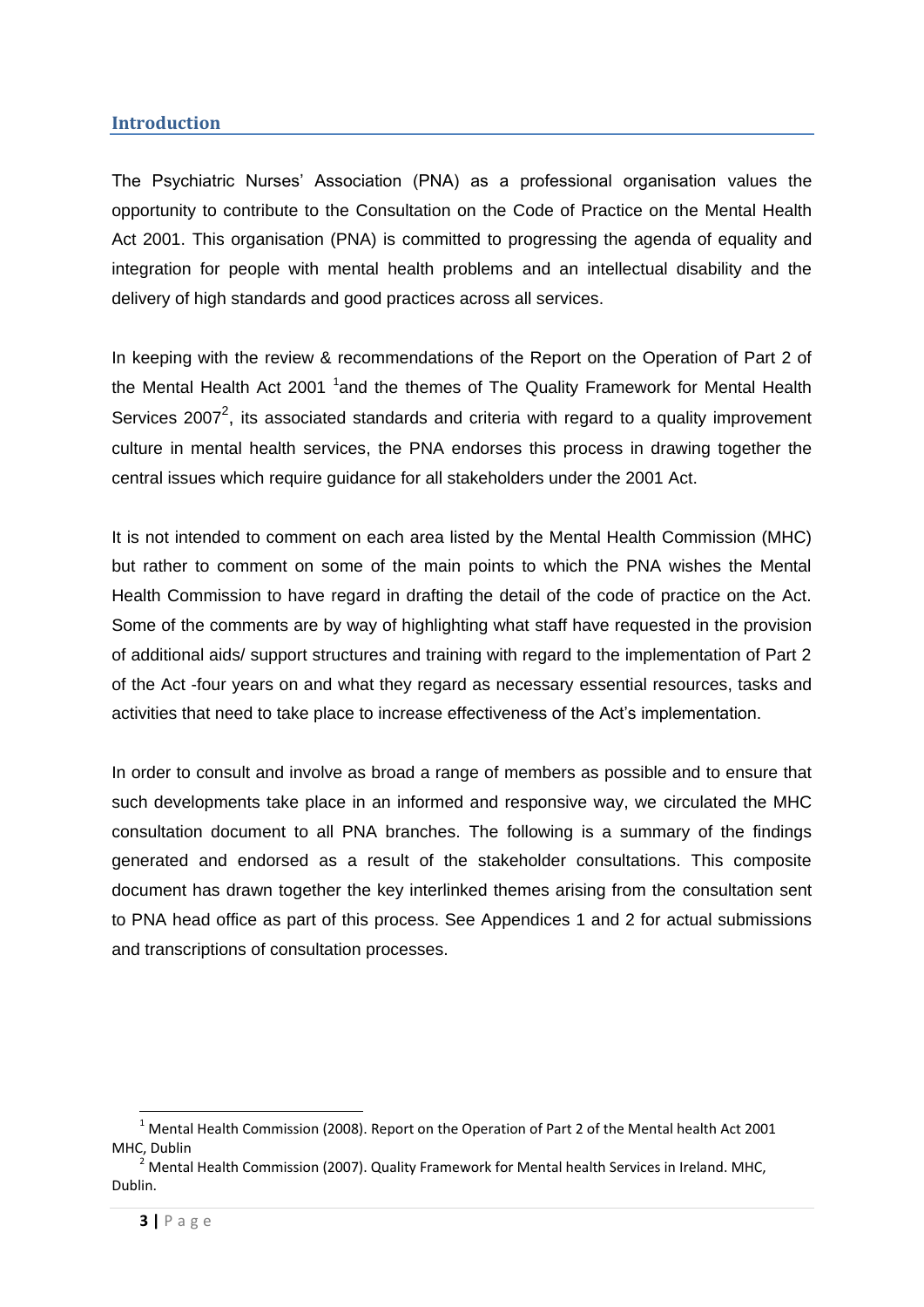| <b>Name: Aisling Culhane</b><br>Job Title (where relevant): Research & Development Advisor<br>Organisation (where relevant): Psychiatric Nurses Association (PNA)<br>Email address (optional): aculhane@pna.ie                                                                                                                                                                                                                                                                                                                                                                                                                                                                                                                                                                                                                                   |                                                                                                                                                                                                                                                                                                                                                                                       |  |  |  |
|--------------------------------------------------------------------------------------------------------------------------------------------------------------------------------------------------------------------------------------------------------------------------------------------------------------------------------------------------------------------------------------------------------------------------------------------------------------------------------------------------------------------------------------------------------------------------------------------------------------------------------------------------------------------------------------------------------------------------------------------------------------------------------------------------------------------------------------------------|---------------------------------------------------------------------------------------------------------------------------------------------------------------------------------------------------------------------------------------------------------------------------------------------------------------------------------------------------------------------------------------|--|--|--|
| Date of your comments (DD/MM/YYYY)<br>08 / 05 /2010                                                                                                                                                                                                                                                                                                                                                                                                                                                                                                                                                                                                                                                                                                                                                                                              |                                                                                                                                                                                                                                                                                                                                                                                       |  |  |  |
| If this is a joint response by a<br>group please specify the number of<br>respondents this submission is<br>made on behalf of:<br><b>Made on behalf of Seven Mental Health</b><br><b>Services &amp; One Intellectual Disability</b><br>Service.<br><b>St Patrick's University Hospital Dublin</b><br><b>Waterford Mental Health Services</b><br><b>Kildare Wicklow Mental Health Services</b><br><b>Clare Mental health Services</b><br><b>East Galway Mental Health Services</b><br><b>Longford / Westmeath Mental Health</b><br><b>Services</b><br><b>Dublin West Sth West Mental Health</b><br><b>Services</b><br><b>Carriglea ID Services</b><br>The category of professionals<br>or individuals it represents (e.g. 2 x<br><b>Consultant Psychiatrists, 1 x</b><br><b>Psychologist, 1 x Service User):</b><br>All Nurses Number unavailable | Please specify the mental health<br>service area, where relevant, that you<br>are principally working in:<br><b>Child and Adolescent</b><br><b>General Adult</b><br><b>Forensic</b><br><b>Later Life</b><br><b>Intellectual Disability</b><br>Other, please specify below<br>This Submission is a<br>collaboration of all individual<br>submissions sent to PNA Head<br><b>Office</b> |  |  |  |

# <span id="page-3-0"></span>**Consultation Questions**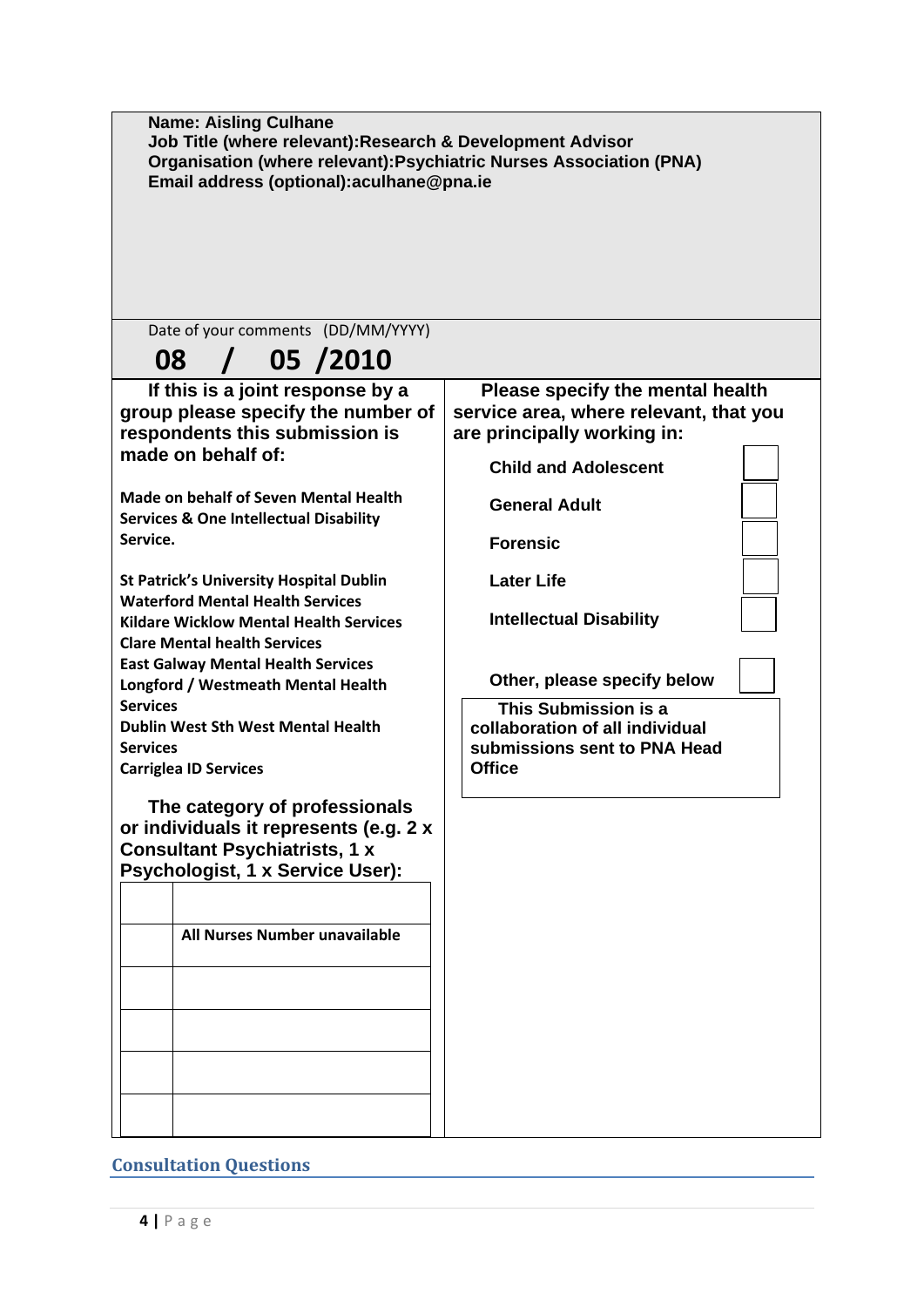**Important: We would like to remind you before completing this section that the Mental Health Commission can only produce guidance on areas covered under the Mental Health Act (See appendix 2 for a list of these areas).**

1. Do you think it would be **useful to have a code of practice** on the Mental Health Act? If no, please explain why.

Yes

2. Are there **areas mentioned** in Section 2 that you think it would be useful to have guidance on?

Case law since the Act went live Assisted Admissions Admission of Children Information Provided to Patients & Issues of Capacity Operation of Mental Health Tribunals Holding Powers Discharge with leave Absence without leave Change of legal status

3. Are there **other areas** under the Mental Health Act 2001 that you would like to see further guidance on which are not included in Section 2?

4. If you answered yes to question 1 or 2, please **explain why** guidance on this area/ areas would be useful so that we understand what **kind of guidance** you are looking for.

See following pages :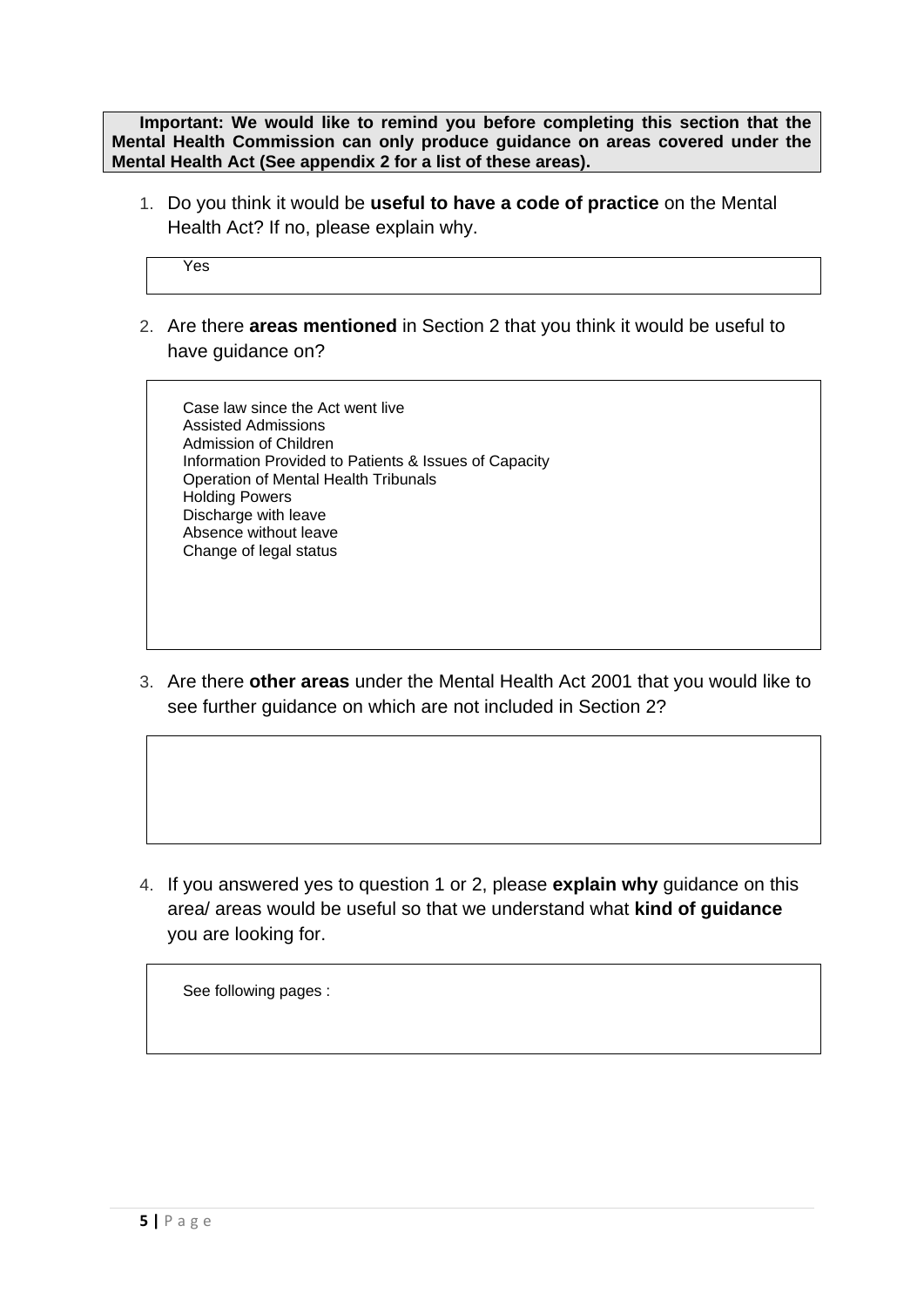# <span id="page-5-0"></span>**1. Cases since the Act went Live**

Many contributors outlined the need / requirement for such a guide, since 2006 the Minister for Health and Children made an order bringing the substantial protections for patients contained in the Mental Health Act 2001 into law. At about the same time the Oireachtas passed the Criminal Law (Insanity) Act.

As a result of these Acts the rights of mentally ill patients, and indeed the obligations of psychiatric hospitals and nurses, changed dramatically. Legal changes such as these have lead to some initial confusion and difference in interpretation, many of which ultimately have to be clarified by the courts. Since 2006 a number of cases have come before the courts dealing with the application of both Acts to specific circumstances.

Whilst the MHC has produced a Summary of Judgments Delivered by the Superior Courts *on the Interpretation of the Mental Health Act 2001 (2009)<sup>3</sup>* outlining a summary of case law on inquiries pursuant to Article 40.4 and proceedings by way of judicial review it can be time consuming to go through these decisions. Therefore a comprehensive up to date account of recent court interpretations in a readable form to illustrate particular issues and advice as to the day to day operation of the Act would be welcomed by members of the PNA.

Comments included *"It would be useful to see what areas were the subject of case law in order to avoid pitfalls into the future. A short synopsis would suffice".*

#### <span id="page-5-1"></span>**2. Assisted Admissions**

All submissions requested guidance on the above and clarification on a number of areas including

- Role of Nurses in Assisted Admissions
- Powers of Garda Síochána to take a person believed to be suffering from mental disorder into custody and removal of persons to approved centres.

Section 13(2) provides that the Clinical Director of an approved centre may arrange for the removal of a person to that approved centre by members of staff of the approved centre, where the applicant is unable to do so. This is known as the Assisted Admissions Service and an issue arose in relation to this in RL v Clinical Director of St Brendan's Hospital &

Mental Health Commission (2009). Summary of Judgments Delivered by the Superior Courts on the Interpretation of the Mental Health Act 2001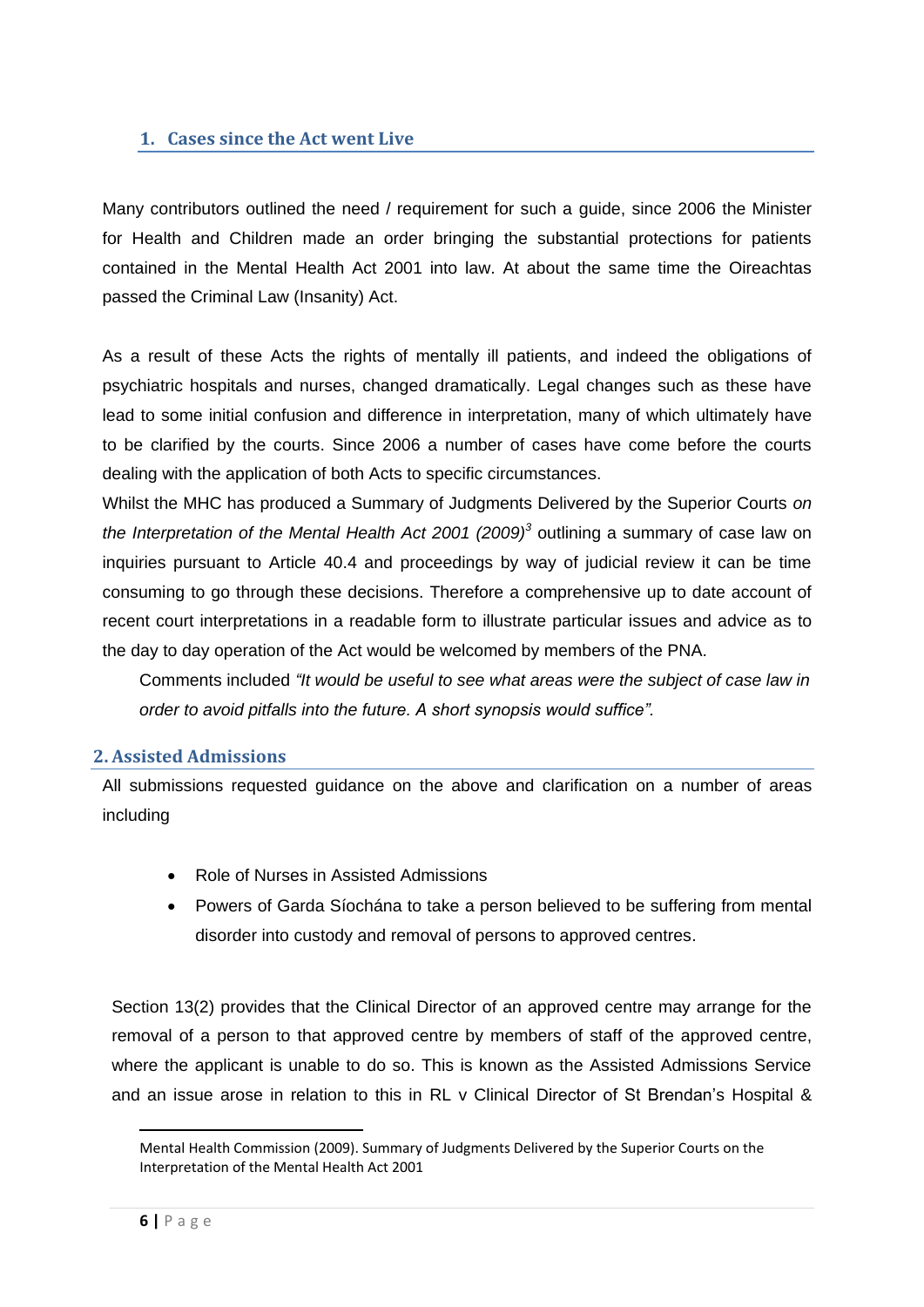Ors4. In this case the patient's legal team alleged that the patient was removed from her residence in breach of section 13(2) of the 2001 Act, as it was carried out by an independent contractor rather than a member of staff. Some members of this union PNA do not attend the removal of persons to approved centres under this section as part of ongoing industrial relations issues. In the Supreme Court, Mr Justice Hardiman in refusing the appeal and upholding the legality of the patient's detention stated that on its face, there was a breach of section 13(2). He commented that the inclusion of the words "members of staff" in the relevant section was extraordinary as the need to remove people may arise suddenly. Mr Justice Hardiman specifically stated that those responsible for the legislation should consult with those who implement the legislation to achieve a system where the statutory requirements are realistic.

*E. F. v Clinical Director of St Ita"s Hospital<sup>5</sup>* was a judicial review concerning the independent contractors to effect a removal to an approved centre under s.13. The patient's counsel stated that the case was not made that the patient's detention was unlawful.<sup>6</sup>.Instead, various declarations were sought e.g that the applicant was removed to St Ita's Hospital otherwise than in accordance with the provisions of the Mental Health Act 2001 and in particular s. 13 (2) and that the hospital's clinical director acted ultra vires those powers conferred on him by the Act in arranging for the applicant to be physically restrained and removed to St Ita's by persons not members of the hospital's staff. O' Keefe J. granted a declaration as requested in the case.<sup>7</sup> Section 63 of the Health (Miscellaneous Provisions) Act 2009 was enacted as a result of the *E. F.* case. It inserts a new s. 71A in the Mental Health Act 2001. The purpose of the amendment was to enable independent contractors to participate in removals or brining patients back to approved centres.

Whilst the above cases have clarified the position of contractors not members of staff of the approved centres some branches have outlined the additional difficulty of identification.

With regard to the matter of persons who are being involuntarily admitted and who are being provided with an escort by the National Assisted Admissions Service. This agency is not in a position to itself identify the person for admission. When an application is made, the responsibility falls to the Clinical Director of the relevant service to provide an escort, if a request has been made. In some reported instances the responsibility to identify the individual is being placed on members of this union. This is unacceptable in areas where

<sup>&</sup>lt;sup>4</sup> .[2008] I.E.H.C.11: [2008] 3 I.R.296; High court, Feeney J., January 17,2008; Supreme Court (ex tempore), February 15, 2008

<sup>5</sup> [2009] I.E.H.C.253: High Court, O Keefe J., May 21 , 2009

<sup>6</sup> [2009] I.E.H.C.253, para.12.

 $7$  The exact nature of the declaration is not stated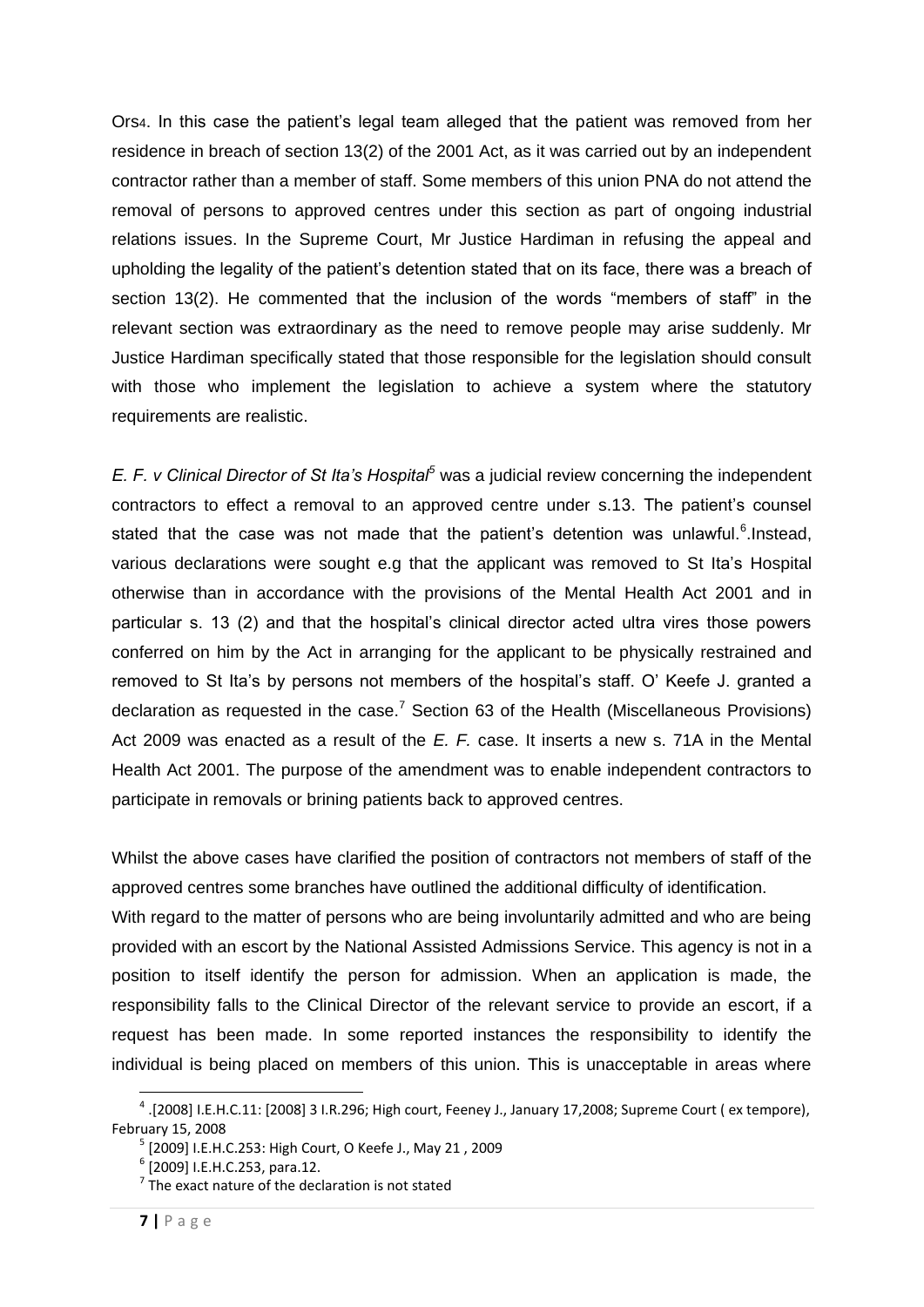staff have overwhelmingly balloted against being part of assisted admissions procedures and then subsequently being compromised both jeopardising the existing therapeutic relation they may have with the individual and placing them at risk. The Mental Health Commission must address this issue.

Two services requested guidance with regard to the role / power of An Gardaí in assisted admissions. Gardaí have the following powers.

- They may enter, if need be by force, any dwelling or other premises where they have reasonable cause to believe that the proposed patient may be, and
- They may take all reasonable measures necessary for the removal of the proposed patient to the approved centre including, where necessary, the detention or restraint of the proposed patient<sup>8</sup>.

Garda assistance is being required more and more in the admission of involuntary patients of psychiatric facilities and it must be understood that nurses can never assure that role since nurses have no legal powers to arrest, forcible entry or detention except some limited right to detain a patient in an inpatient psychiatric facility pending examination by a psychiatrist but not outside of this either in public or in the persons own home nor do we seek those powers.

However Eldergill (2008)<sup>9</sup> suggests there may be a drafting omission within the 2001 Act with regard to the powers of An Gardaí.

"*The criteria for compulsory admission are (a) that there is a serious likelihood of the person causing immediate and serious harm to themselves or others, or (b) that failure to admit the person would be likely to lead to a serious deterioration of their condition, etc. As drafted, it is only if a person requires admission on the first of these grounds that the Garda can be required to assist and may enter premises without a warrant. If the recommendation has been given on the other ground, the Garda have no such powers. The named person may therefore prefer to remain indoors until the medical recommendation has expired.*"

The question has been asked in one submission:

*"When does the responsibility of the Gardaí end after entering the approved centre and what grade of staff should take over the responsibility of patients?"*

 $^8$  Section 13(4) of the Mental Health Act 2001.

<sup>&</sup>lt;sup>9</sup> Eldergill (2008) "The Best Is the Enemy of the Good: The Mental Health Act 2001" J. Mental Health L.21,p32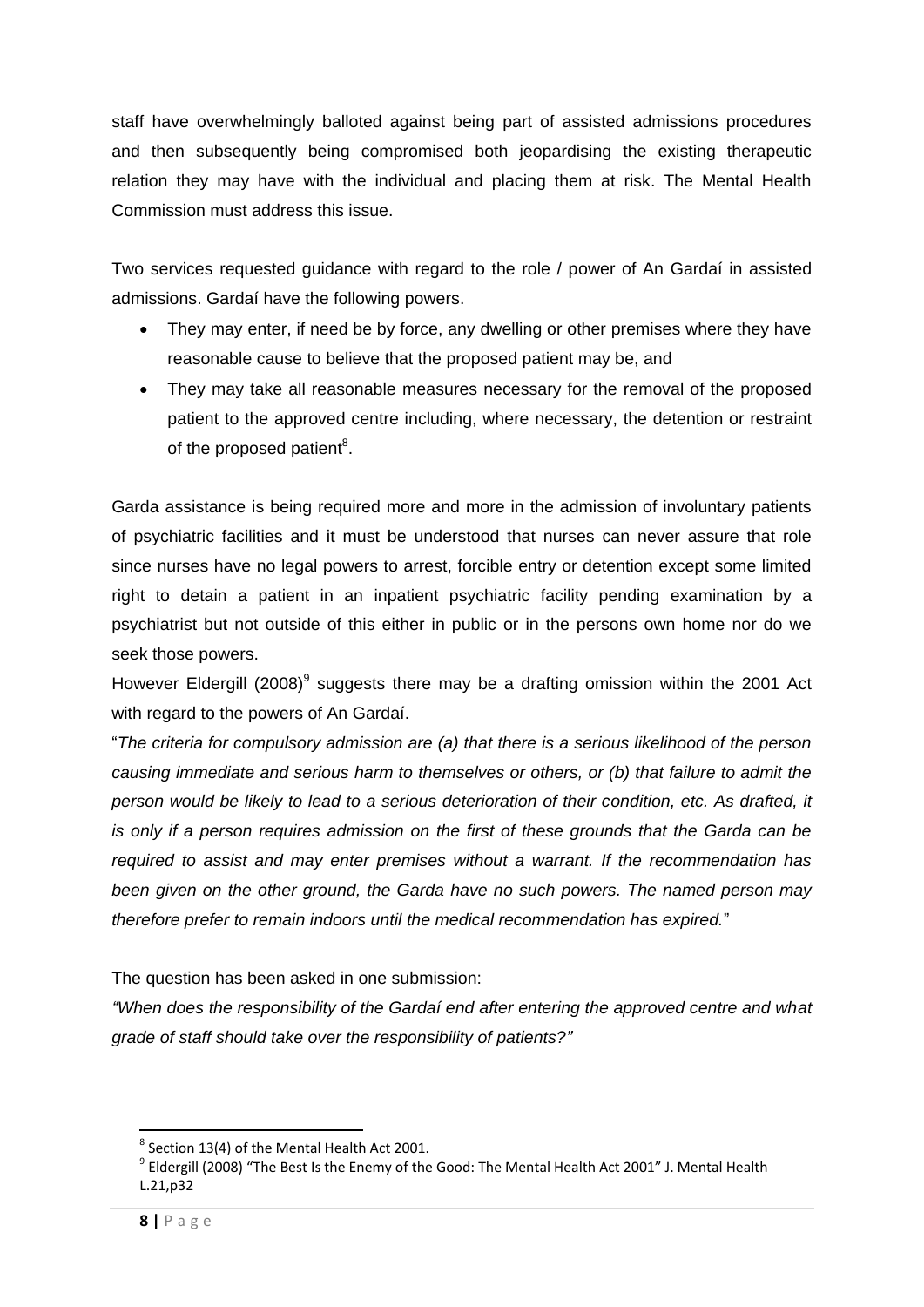Members have also expressed concern that individual patients are being accompanied onto the units not only by the assisted admissions teams but often by Gardaí who handcuff the individual, some of these patients are not considered violent by members of this union who are familiar with the patient over a period of time. This would seem a rather undignified response for the individual patient.

Other questions posed include:

*"Should the NCHD always take charge of the patient from the Gardaí or should the Gardaí remain with the person until the initial assessment is complete? If the person is not deemed to meet the criteria and declines voluntary admission should the Gardaí take the person home?"*

*"Should the Gardaí check and remove all personal belongings from the patient prior to admission or remain present while nurses carry out task (recently a patient was found to be armed with a knife following being brought to unit by Gardaí who were no longer present). The current arrangement appears to be ad hoc and very much depends on each profession"s interpretation of the Act."*

Roles and responsibilities of members of the Garda Síochána and staff of the approved centres require further guidance and review.

It is an offence under s.67 to detain a person suffering from mental disorder in any place other than an approved centre <sup>10</sup>. There are currently 65 centres on the register of approved centres. Approved centre status may either apply to an entire hospital (e.g. St Ita's Hospital or St Oterans Hospital) or to a clinic within a hospital (e.g Lakeview Unit in Naas General Hospital). If patients subject to Involuntary Admission Orders were accommodated outside the clinic or unit which has approved centre status, an offence would occur<sup>11</sup>.

Clarification has been requested with regard to holding people in A& E departments' i.e. a place other than an approved centre prior to the arrival of assisted admission teams. An Instance has been reported whereby an admission was deemed unlawful as A& E is not an approved centre, indeed the patient was discharged and staff were asked to inform the Gardaí to subsequently identify the patient to Gardaí so they could arrest him and take him to begin the admission procedure again. This is hardly a dignified way to treat any individual and it would seem roles and responsibilities are clearly ad hoc in this regard. Quite rightly

1

 $^{10}$  Mental health Act 2001,s 67. This expressly made subject to s.12 (power of a Garda to take a person believed to be suffering from a mental disorder into custody) and s.22 (transfer of patient to hospital, e.g. transfer of a patient to a surgical ward for surgery).

 $11$  ibid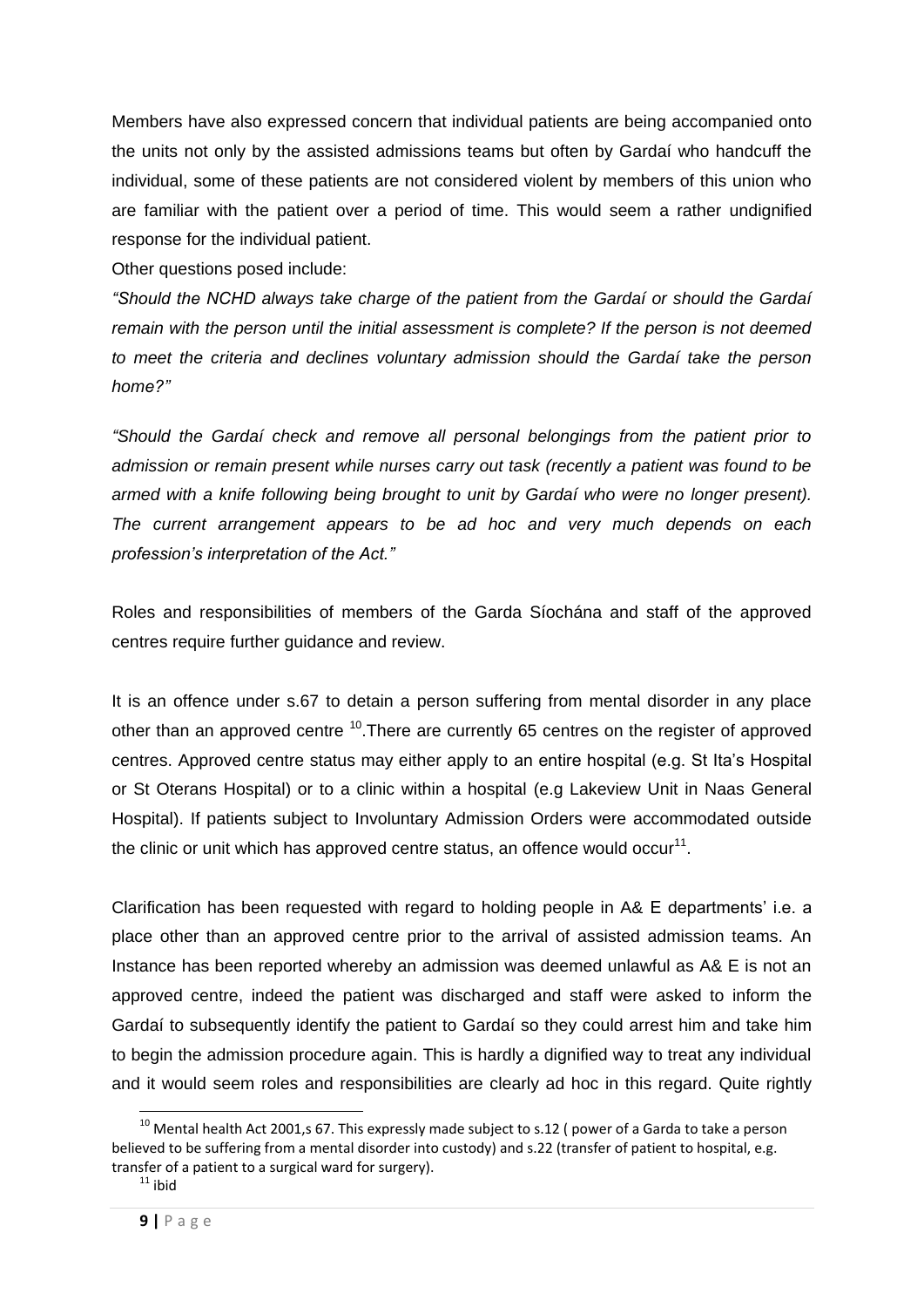the patient refused to be picked up by Gardaí as he was not a criminal and he subsequently presented that day for voluntary admission.

Points of clarification outlined in the submissions included:

*"Should the reception area be separate from the ward i.e. in the hospital A & E department or a purposely designed area? This would enable assessment then transfer to ward only if the person meets the criteria for involuntary admission and in the absence of any significant medical concerns".*

*"It is also a concern that a person"s right to a comprehensive medical assessment is denied to them by virtue of them being the subject of an admission order. This situation had led to a number of incidents whereby patients health and well-being has been unnecessarily threatened it is therefore vital that the act makes a provision for a full medical assessment in A & E in accordance with best practice.* 

*There needs to be a clear protocol between the approved center and A&E to facilitate the required medical assessment and/or treatment of an involuntary patient in A&E at the time of admission. In such cases the Gardaí should remain and convey the person to A&E and thereafter back to the approved center when the medical assessment is complete".*

#### <span id="page-9-0"></span>**3. Admission of Children**

The PNA and others including the Mental Health Commission have consistently highlighted the lack of sufficient child and adolescent in – patient and day hospital facilities. The admission of children to units in approved centres that primarily provide care and treatment to adults is undesirable.

According to the MHC's latest Annual Report<sup>12</sup>, there were 392 admissions of children to approved centres in 2008. Some 63 per cent of admissions (247) were to adult units; 90 per cent of these (223) were 16 and 17 years of age and the remaining 10 per cent (24) were 15 years of age or under.

Just 37 per cent of admissions (145) were to child units; 62 per cent of these admissions (90) were 15 years of age or under and the remaining 38 per cent were 16 and 17 years of age.

Dr Patrick Devitt, Inspector of Mental Health Services, has described the practice of admitting children to adult centres as *"inexcusable, counter-therapeutic and almost purely* 

 $\overline{a}$ 

<sup>&</sup>lt;sup>12</sup> Mental Health Commission (2009) Mental Health Commission Annual Report 2008 including the Report of the Inspector of Mental Health Services, MHC, Dublin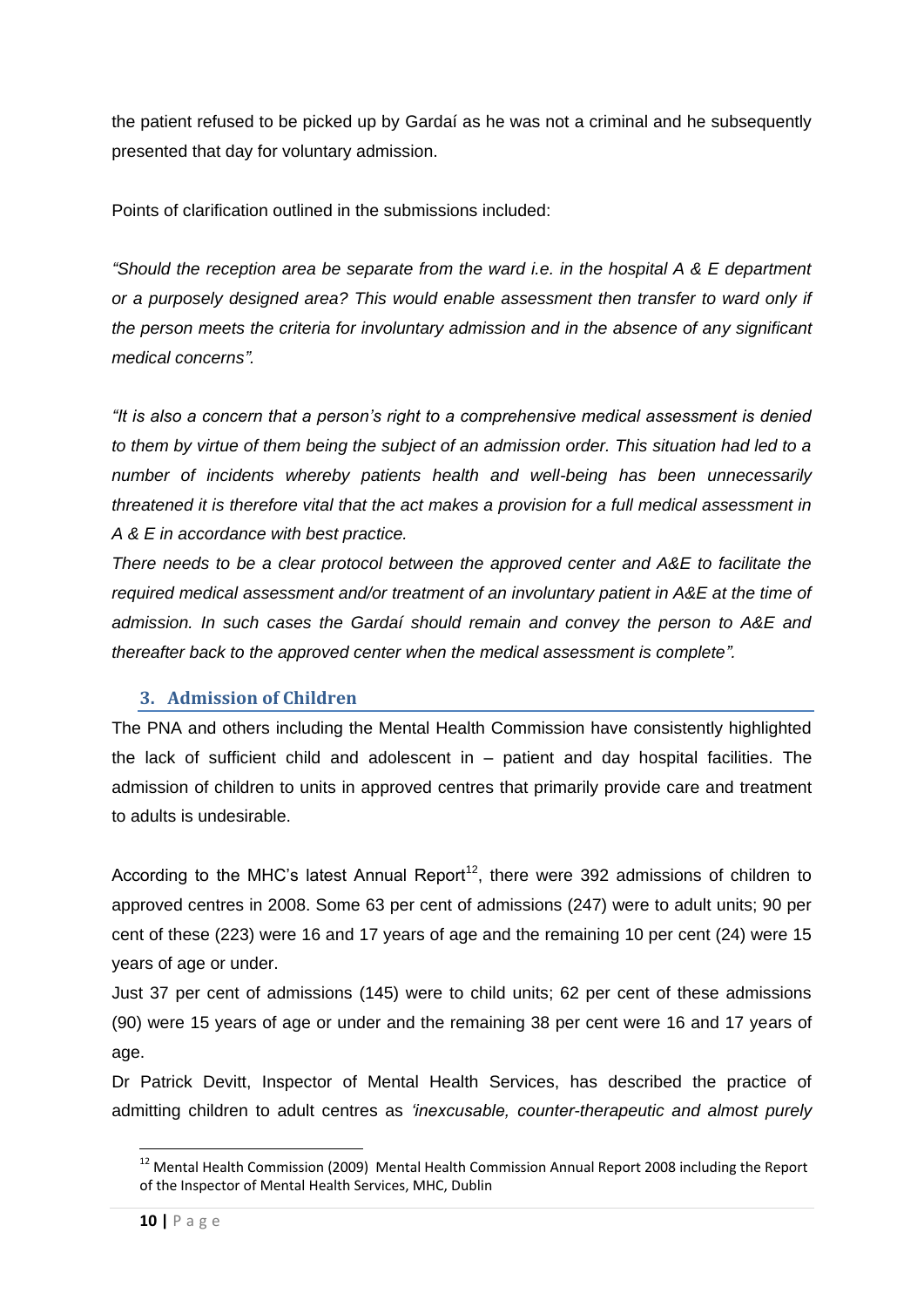*custodial in that clinical supervision is provided by teams unqualified in child and adolescent psychiatry".*

If children are admitted of necessity to approved centres for adults the provisions of the Code of Practice Relating to Admission of Children<sup>13</sup> apply. In May 2009, the MHC approved an amendment to the Code of Practice Relating to Admission of Children under the Mental Health Act 2001 set out on page three of the amendment<sup>14</sup>.

At this point it is worth referring to a previous issue raised by this union (PNA) with regard to the admission of children as part of the Review of the Operation of Part 2 of the Mental Health Act 2001 undertaken in 2008.

The Act defines a "child" as any person who is under the age of 18 other than a person who is or has been married.15 This is in stark contrast with section 23 of the Non-Fatal Offences Against the Persons Act 1997, which states that for the purpose of medical treatment, an individual over the age of 16 has the capacity to consent<sub>16</sub>. Ultimately the 1997 Act and the 2001 Act are at odds. It is not clear what status the consent or refusal of consent, of a child between the ages of 16 and 18 years, to treatment for a mental disorder has.17

There is a question as to whether Section 23 NFOAP Act 1997 enables children aged 16 and 17 years to admit themselves voluntarily to an approved centre for treatment. The Mental Health Commission's legal advice is:

*"That attempts to reconcile Section 23 NFOAP Act 1997 with the provisions of the Act give rise to significant difficulty. While it may be that the definition of medical treatment under the NFOAP Act 1997 would include psychiatric treatment, and one commentator has interpreted it to be so, the Act does not appear to contemplate the giving of consent to treatment by a "child", a term which, because of the way it is defined in the Act, includes Section 23 NFOAP Act 1997 minors". 18*

<sup>&</sup>lt;sup>13</sup> Mental Health Commission (2006) Code of Practice Relating to the Admission of Children under the Mental Health Act 2001 MHC Dublin.

 $14$  Mental Health Commission (2009) Code of Practice Relating to the Admission of Children under the Mental Health Act 2001 Addendum Ref : COP- S33(3)/01/2006

<sup>&</sup>lt;sup>15</sup> Mental Health Act 2001 s2

 $16$ (Section 23 NFOAP Act 1997) which provides at Section 23(1) "the consent of a minor who has attained the age of 16 years to any surgical, medical or dental treatment which, in the absence of consent, would constitute a trespass to his or her person, shall be as effective as if it would be if he or she were of full age; and where a minor has by virtue of this Section given an effective consent to any treatment it shall not be necessary to obtain any consent for it from his or her parent(s) or guardian". Section 23(2) NFOAP Act 1997 provides that treatment includes any diagnostic procedure and any procedure ancillary to that treatment.

<sup>17</sup> O'Neill, A. (2005) *Irish Mental Health Law*, Dublin: First Law Limited. (Pg. 90)

<sup>&</sup>lt;sup>18</sup> Mental Health Commision (2006) Code of Practice Relating to Admission of Children under the Mental Health Act 2001(Pg 14)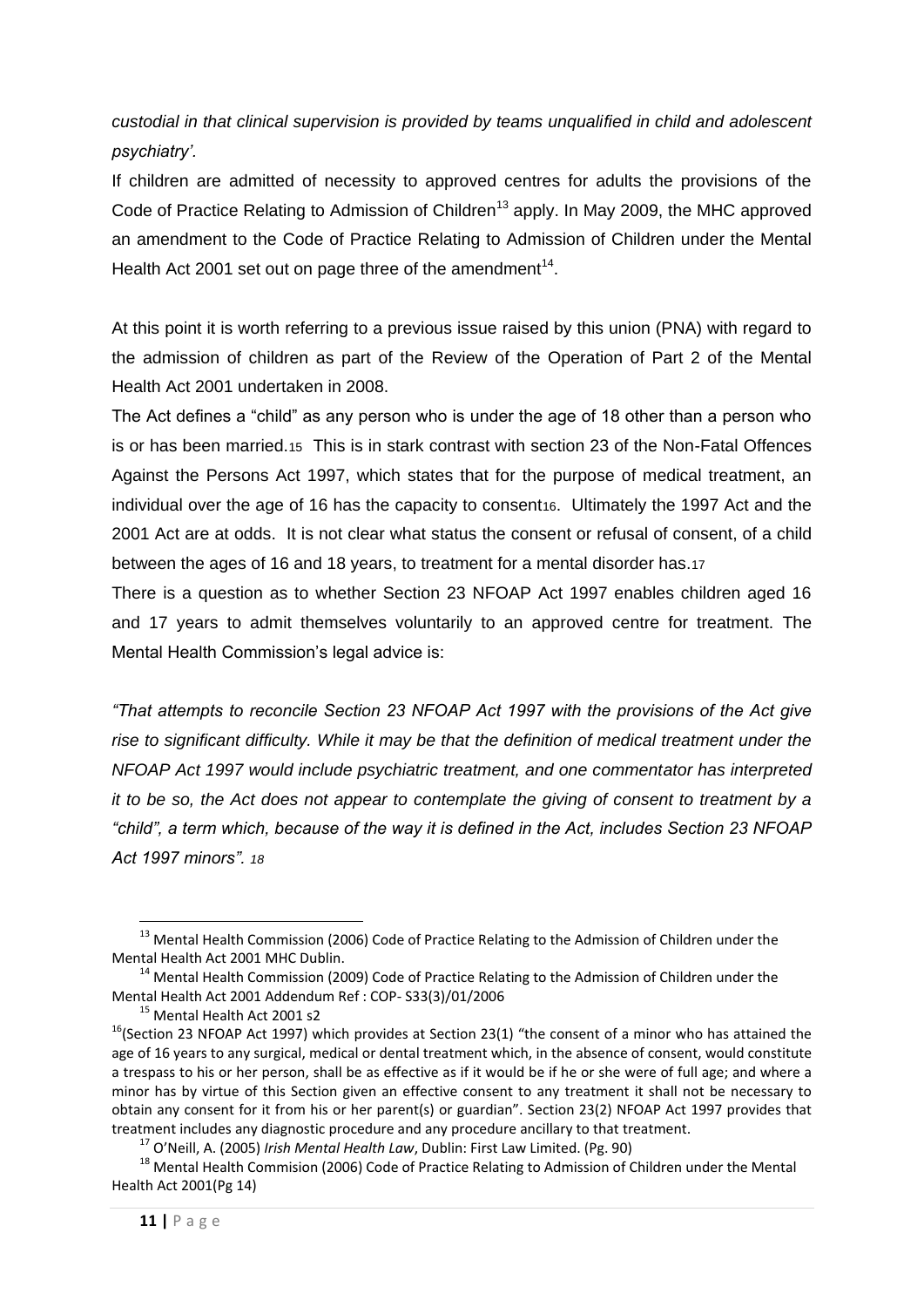The Commission's legal advice is:

*"That while there are cogent arguments in favour of applying Section 23 NFOAP Act 1997 to the Act, the position is not so clear as to enable the Commission to proceed, or advise others to proceed, on that basis. The Commission has been advised that there is significant uncertainty as to whether Section 23 NFOAP Act 1997 has any application in relation to admission for and provision of treatment for mental illness. Medical and health professionals may need to obtain legal advice in relation to individual case."19*

It appears that the Commission has been advised that there is significant uncertainty as to whether Section 23 NFOAP Act 1997 has any application in relation to admission for and provision of treatment for mental illness and advises *"Medical and health professionals may need to obtain legal advice in relation to individual cases.(Mental Health Commission 2006),it goes on to state "The present position, therefore, is that the Commission cannot advise mental health professionals to operate on the assumption that Section 23 NFOAP Act 1997 means that the consent of children aged 16 and 17 is effective to permit treatment under the Act"*20*.*

The Mental Health Commission advises therefore that:

*"…that irrespective of whether children aged 16 and 17 years are capable as a matter of law or fact of providing an effective consent to treatment, the views of 16 and 17 year olds as to their treatment should be sought as a matter of course. The Commission has also been advised that the existence of consent to treatment does not, of itself, impose an obligation to treat on a heath professional. Where there is disagreement as between child and parent(s), particularly in respect of some significant aspect of treatment, it is open to the professional involved to decline to give that treatment (where, for instance, the cooperation of the patient would be an important factor in whether the treatment is successful or not) or to seek guidance from the High Court as to how to proceed"*21*.*

It is laid down in the Act however that a voluntarily admitted *"child"* may not be afforded the same rights as an involuntarily admitted adult, such as their right to apply for the review of their confinement. They are purportedly present of their own free will and do not need the same protection as involuntarily admitted patients.

- **.**  $19$  ibid
- $^{16}$  ibid
- $21$  ibid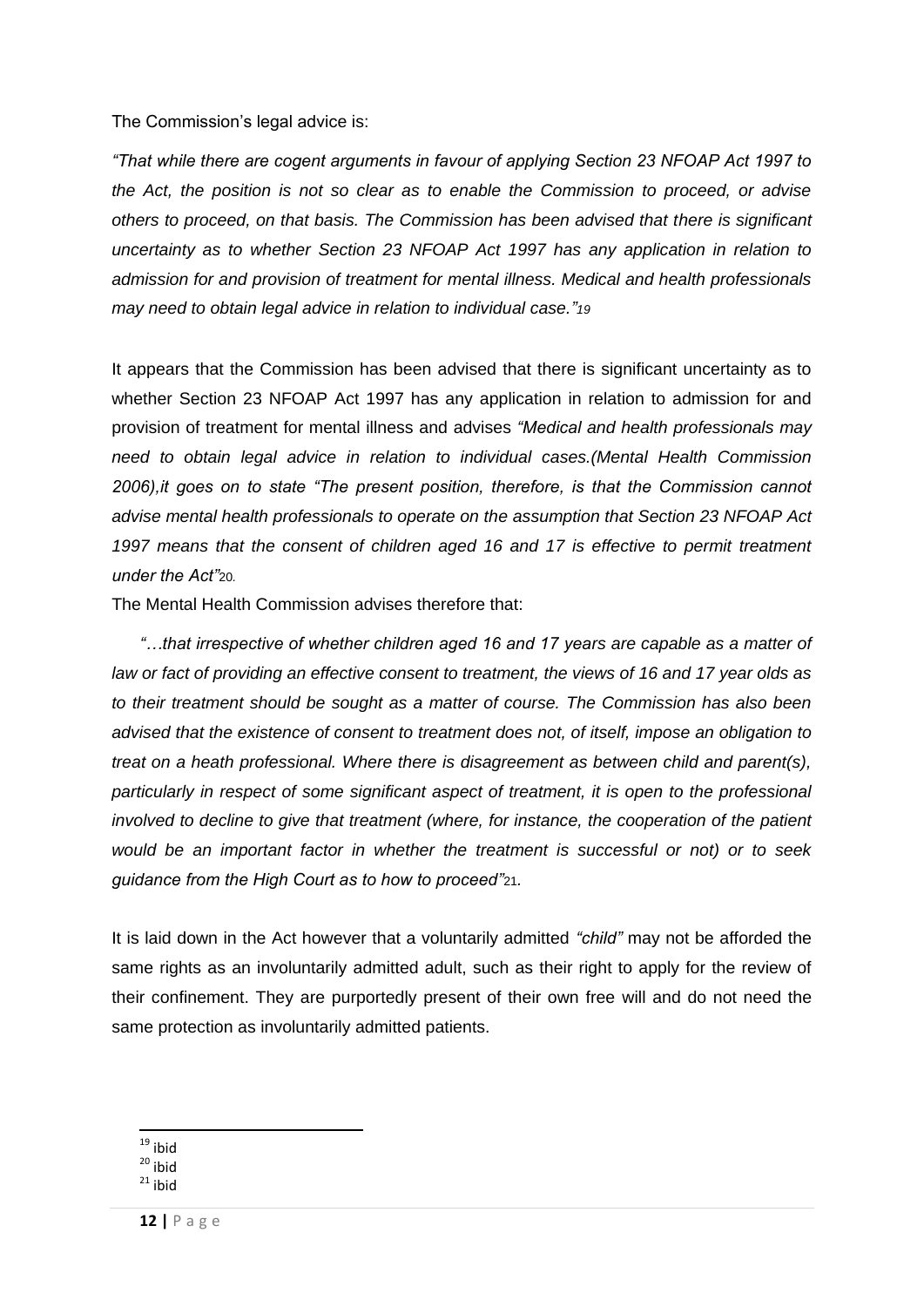But what of the children who are admitted voluntarily by virtue of their parent's consent, who are in dispute with their parents? The rationale here is strained. Having regard to the protection of civil liberties and to safeguard against possible abuses, this union (PNA) would argue that parents should not be able to "volunteer" their children for admission to mental hospitals without some additional check, such as an automatic review by a Mental Health Review Tribunal to safeguard against possible abuses. The process of admission under the 2001 Act activates the review mechanism and puts in place certain safeguards, such as shorter time limits, that they may serve to encourage discharge rather than detention of those incorrectly or too precipitately admitted for those over eighteen years. As outlined this is not the case for children and adolescents.

Following the first review of the Act, the Department of Health pointed out that both the detention under s.25 and the extension of the period of the detention require an order of the District Court. In addition, the provisions of the Child Care Act 1991, which includes the appointment of a guardian *ad litem (GAL)* if required, apply to proceedings under s.25. However the New Child Care (amendment) Bill 2009 proposes to limit the autonomy of GALs and their (GAL's) presently unfettered access to legal representation. It seeks to give the court statutory discretion as to whether a solicitor shall be appointed for a GAL and further , if the court does appoint a solicitor, then the "court may give directions as to the performance by the solicitor of his or her duties, which may include, if necessary , directions in relation to the instruction of counsel".

This amendment has serious implications for children and young people who rely on their GALs to bring to the court's attention, independently of HSE reports, an assessment of their needs, rights and interests. With regard to the Mental Health Act 2001 it clearly raises concerns particularly in incidences as described above whereby in effect a child in dispute with their parents is admitted "voluntarily" and in light of the amendment to the Code of Practice Relating to Admission of Children under the Mental Health Act 2001.

Not only are the lack of safeguards a concern, potential legal repercussions have been articulated by our members when it comes to the provision of treatment (i.e. medication) the use of seclusion or restraint with regard to this age group in unsuitable inappropriate facilities.

Children who require mental health interventions, services and supports are seriously out of step with need. There is limited availability of the appropriate range of services – those in primary care, community care, in-patient centres, day centres, rehabilitation services and outreach services to provide support in the home and school. Children and Adolescents are still struggling with an outdated, fragmented system which causes children their carers and staff, moral distress and anguish.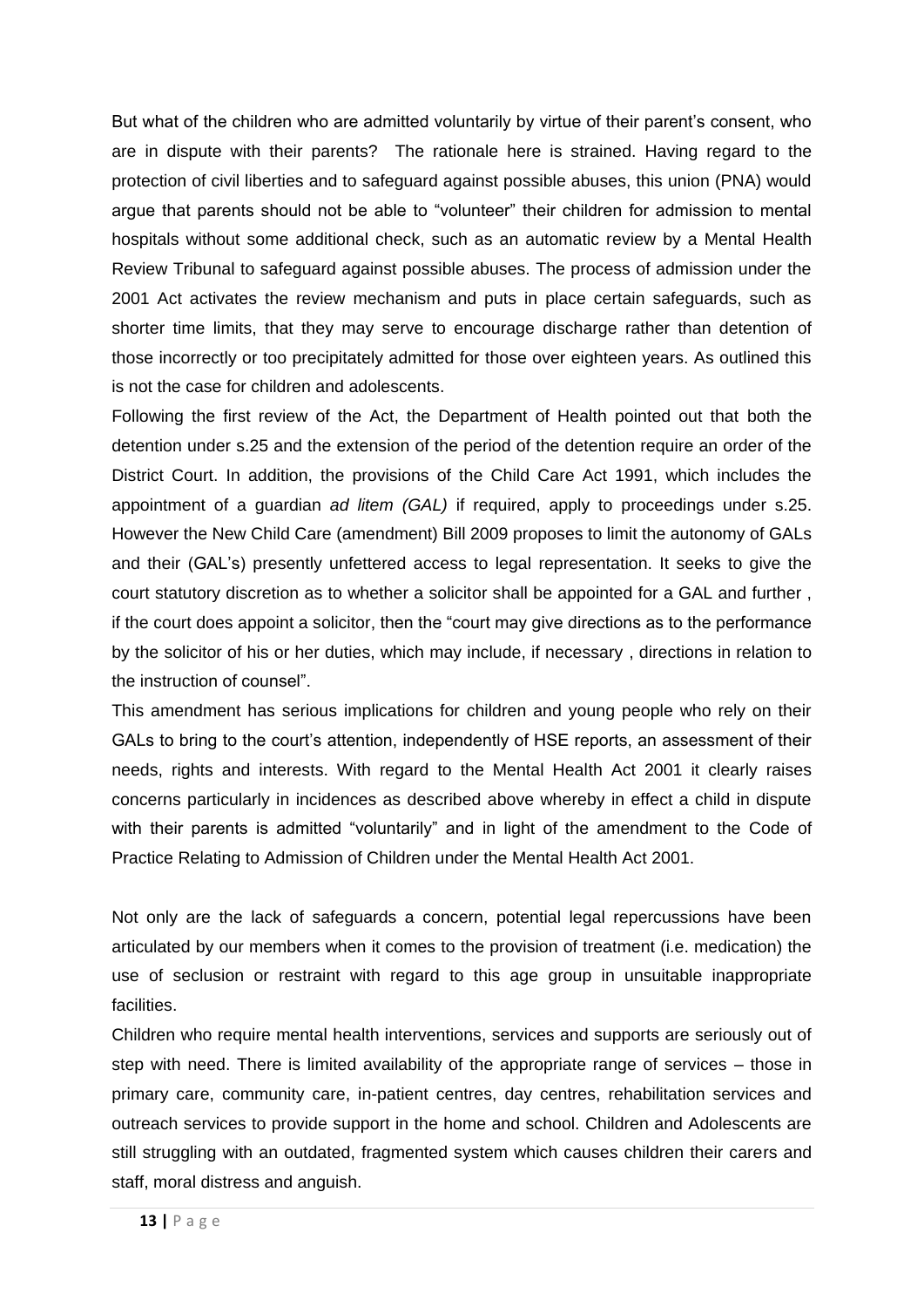### <span id="page-13-0"></span>**4. Information Provided to Patients and Issues Capacity**

The PNA welcomes the publication of the Scheme of Mental Capacity Bill 2008<sup>22</sup>. The main purpose of which is to reform the existing wards of court system, insofar as it applies to adults and introduce a modern statutory framework governing decision making on behalf of persons who lack capacity. The Lunancy Regulation (Ireland) Act 1871 is the statutory provision governing wards of court. While recognizing that wardship may be necessary because the person is considered to be incapable of managing his (or her) person or property, this Act deals mainly with the power of the court over property issues. It does not deal specifically with the issue of withholding consent to medical treatment, choice of residence, and other matters relating to personal autonomy and self determination.

However at the time of writing the Mental Capacity Bill has not yet been published and the Scheme as presented does not deal with the glaring gap that currently exists, i.e. the issue of people who are being involuntarily detained within the terms of the Mental Health Act 2001 and lack capacity. If an application is made by such a person to a tribunal under the Mental Health Act 2001 and the tribunal determines that that person should not be involuntarily detained and do not fulfill the criteria for involuntary admission under the Act then a further application (if no determination has already been made as to capacity) to another court/ tribunal is necessary to deal with persons who need treatment under the Mental Health Act. Legislation is required to deal with persons who need treatment for mental illness but because of their lack of capacity are unable to consent to being admitted as a voluntary patient and / or consent to treatment.

This limits the scope for clinicians with regard to safeguarding the patient's welfare as in "the best interests of the patient "section 4 (1). A further legal test, of "substantially diminished capacity" in the field of all health care including consent to psychiatric treatment, and the grounds upon which such health care may be given without consent should be added to the criteria governing all interventions under the Mental Health Act 2001. Indeed such problems have occurred with regard to individual patients residing on a unit of what was formerly a psychiatric hospital (but not an approved centre now) having to be admitted involuntarily as a result of them refusing medication thus incurring the whole process of an assisted admission GP etc.

 $\overline{a}$ <sup>22</sup> Press Release of the Department of Justice, Equality and law Reform, "Minister Ahern Announces Proposals for a Mental Capacity Bill", (15 September 2008), available a[t www.justice.ie.](http://www.justice.ie/)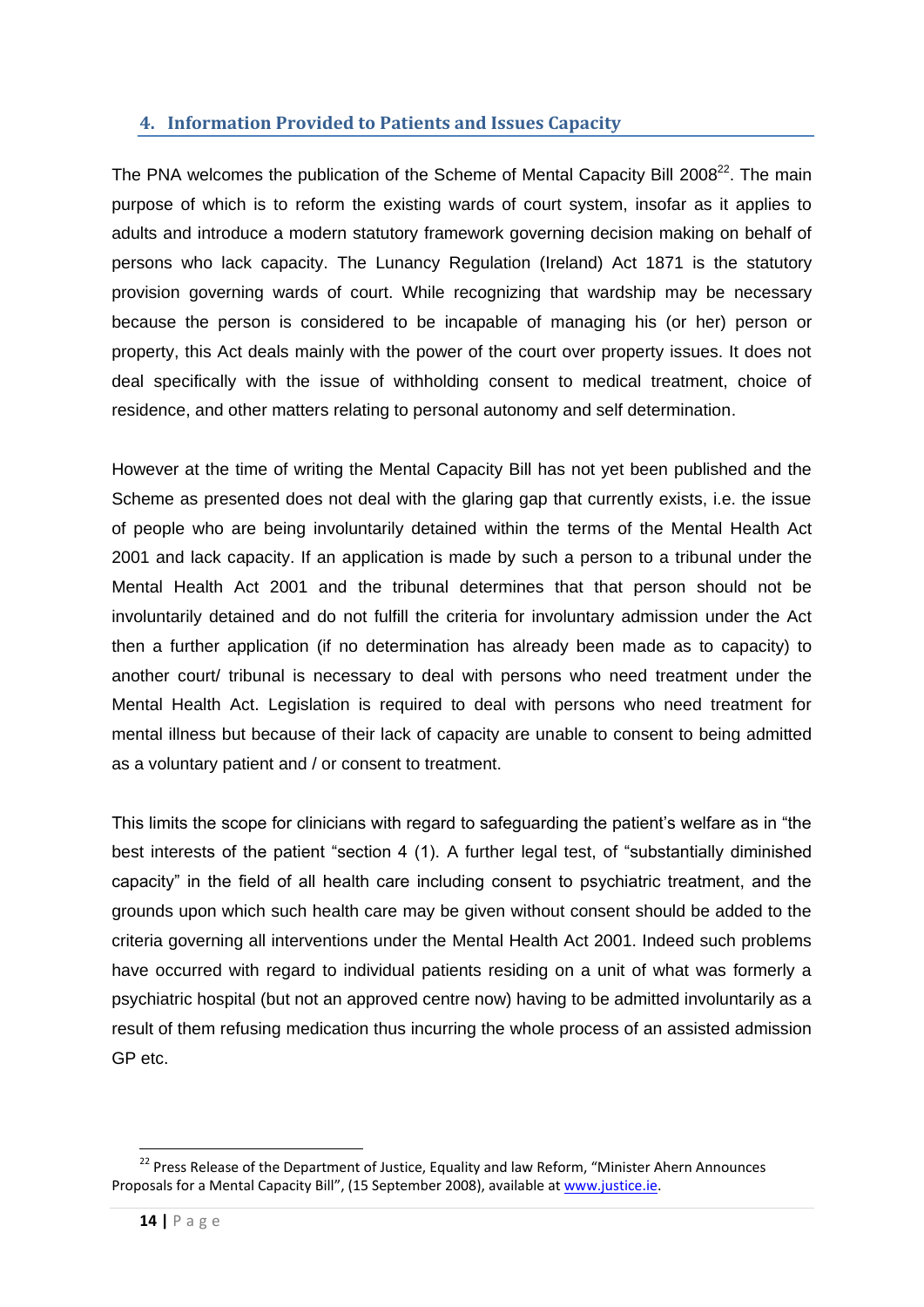Other comments include:

*"When a person admits himself voluntarily, becomes increasingly unwell mentally and physically and refuses all interventions such as medications and basic nursing care what do staff do. Under the act unless the person indicates that he wants to leave or attempts to*  leave he cannot be treated involuntarily. This has happened and has left nursing staff in a *situation where they see a patient urgently in need of basic nursing care and medical intervention but are powerless to intervene. Guidance would be welcome".*

*"Under the MHA 2001, a person may only be treated without consent if they are an involuntary patient. However, there is no provision in the Act for treating voluntary inpatients whose mental state has deteriorated but who do not seek to leave hospital. Such people may lack capacity to make treatment decisions but be passively compliant. The Wards of Court system is currently the only legal recourse but is not a useful mechanism to pursue in persons best interests. Further guidance on the treatment of people lacking capacity to consent or withhold consent is required to protect and advance treatment. Capacity legislation may be on the way but in the interim treating teams are working within a legal vacuum. For treating teams (especially nurses who are in the treatment setting around the clock) a code of practice would provide guidance and assurance on best practice and best courses of action when faced with a dilemma".* 

It has also been commented that the 2001 Act should have contained a specific statutory scheme for the release of medical records to legal representatives. The case *E.J.W. v Waters and Mental Health Commission<sup>23</sup>* test case taken has improved the situation somewhat, it is no substitute for a proper statutory framework for the resolution of the complex issues of confidentiality which arise in such cases. $24$ 

The recommendations of the English Law Commission provide a useful guideline in this regard. <sup>25</sup>As a matter of practice to ensure that accusations against bias in decision making can be refuted, psychiatrists clinically disinterested in the relevant case and trained in assessment capacity should make the assessment of capacity of a person of mental disability (whether mental illness or intellectual disability) to consent to medical treatment.

<sup>&</sup>lt;sup>23</sup> Unapproved, High Court, Peart J., November 25,2008

<sup>24</sup> See Whelan D, (2009) *Mental Health Law and Practice*, Roundhall Thomson Reuters Dublin pg 246 & 247 for full details

<sup>&</sup>lt;sup>25</sup> English Law Commission Report No. 231 on Mental Incapacity London: HMSO, February 28, 1995. Paras 3.2 to 3.22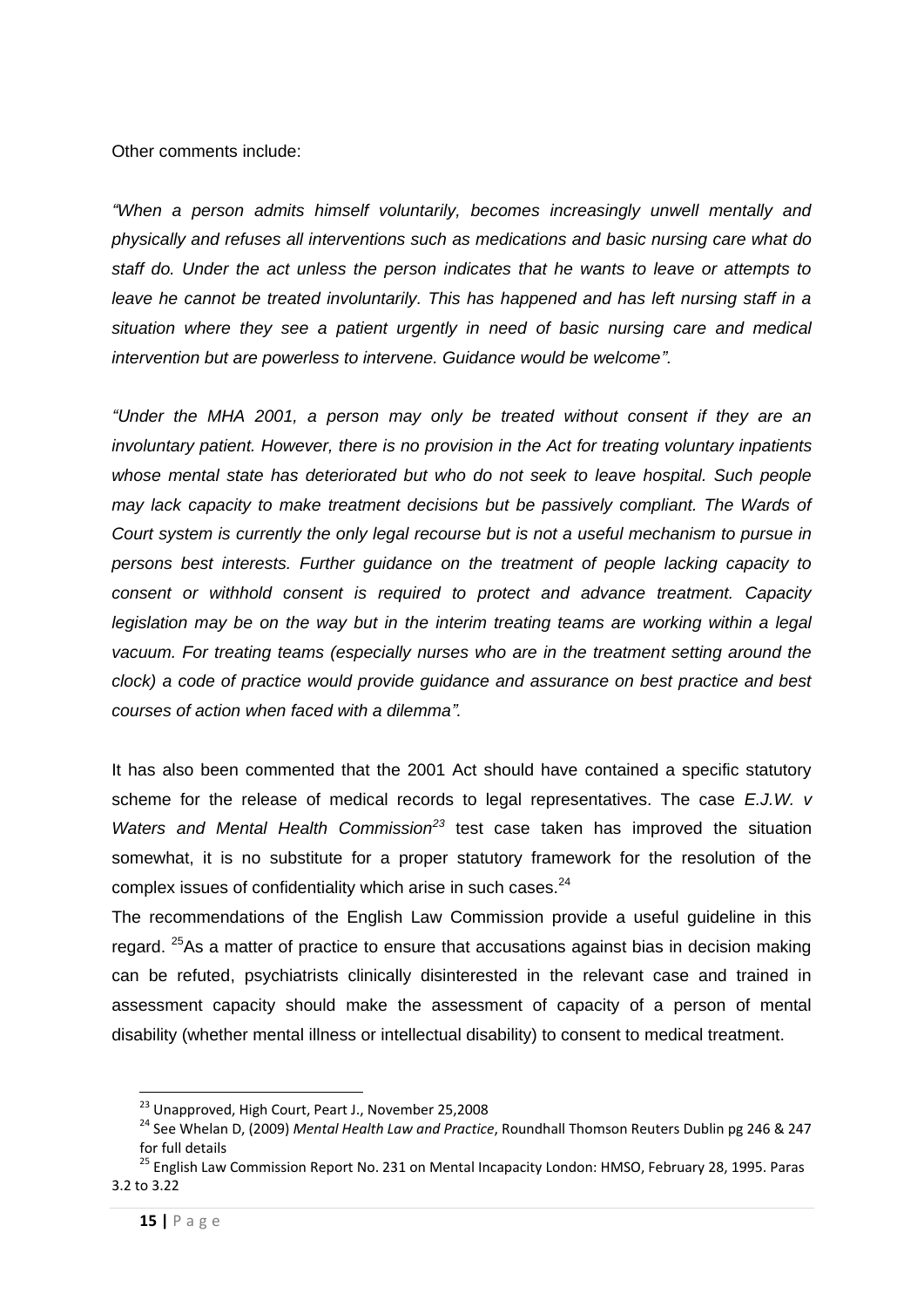On foot of these difficulties and in the absence of such safeguards, from a nursing and clinical perspective some comments have suggested that the operation of Part 2 of the Act is legally dominated and that there is less regard for individual clinician's judgment despite having the patient's "best interests" at heart.

Other comments made with regard to Information Provided to Patients include :

*"As a nurse on the ground in a busy acute unit a quick reference guide with regard to time would be invaluable. What I mean by this is e.g. the applicant for an admission order must have seen the patient within last 48 hours, GP must have seen patient within 24 hours, admission order is valid for 7 days etc. When a patient is being admitted involuntarily to an acute unit checking forms can take time particularly as increasingly there are agency and bank nurses on duty who, because they don"t regularly work in acute Psychiatry need to look up act to ensure admission is legal. A quick guide would be of great assistance."*

Another submission referred to guidance on the provision of information for patients with regard to the *"Absence without Leave"* procedure and *"Holding Powers".*

# Another Comment stated

*"A code of practice for involuntary administration of medication, a copy of which would be given to the patient, would make this practice more transparent and help reduce the potential conflict that arises".*

# <span id="page-15-0"></span>**5. Operation of Mental Health Tribunals**

We have had some concerns regarding the clarification of the role of the R.P.N. at Mental Health Tribunals, in some instances staff have referred to their perceived role by some Tribunal members as that of a custodial one. This is unacceptable and jeopardises the therapeutic relationship between the nurse and service user.

Writing an opinion piece from the perspective of the psychiatric profession, Obomanu and Kennedy<sup>26</sup> pull no punches in their critique of the adversarial tactics employed by lawyers at tribunals. They suggested that four principles should be written into the new English Mental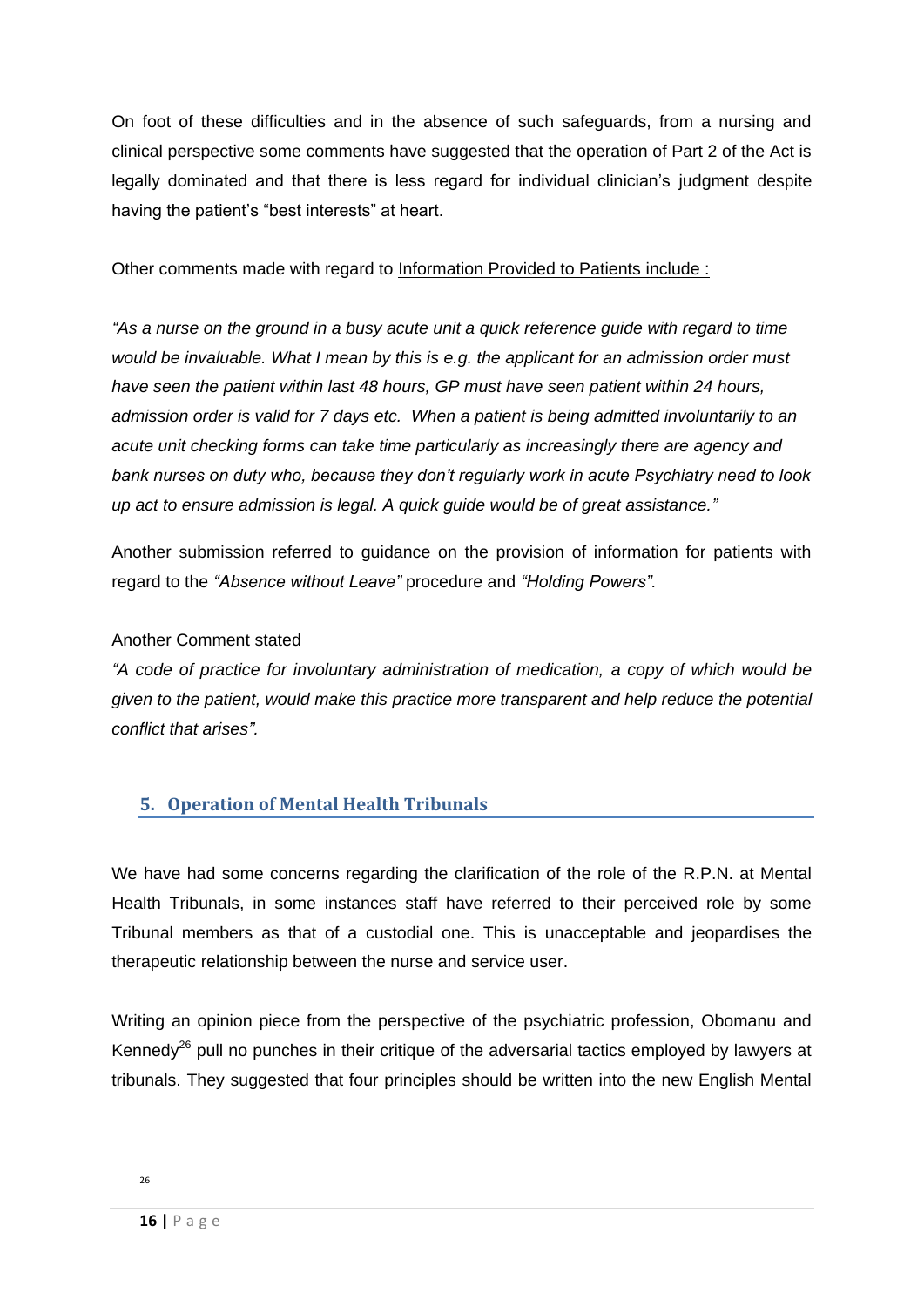Health Bill, including a principle that nothing should be said or done to undermine an existing or future therapeutic relationship.<sup>27</sup>

Some members of this union report that some patients do not wish to have a Mental Health Tribunal that they find the whole process intimidating and heightens their levels of anxiety. Indeed some patients have stated that the choice to proceed with a Tribunal should be left with the patient. Again if the necessary capacity legislation were in place this would perhaps enable this option.

There is also some concern expressed re the high level of revoked admission orders that do not progress to a Mental Health Tribunal. Sometimes this leads to an earlier discharge than is warranted.

Also there is considerable disruption in day to day running of services which can arise from the late notification of Mental Health Tribunal hearings replacement of staff etc.

Mental Health Tribunal hearings should take place at the earliest possible opportunity and that all necessary arrangements should be made to facilitate this. The provision of a Mental Health Tribunal hearing as soon as possible after an involuntary admission is made will reduce the number of admission orders that are revoked prior to the tribunal hearing, facilitate better spacing of any second Mental Health Tribunal, alleviate difficulties experienced by both patients and service providers and minimise disruption to services. The Mental Health Commission and service providers should work together, on an ongoing basis, to ensure optimal collaboration in relation to the Mental Health Tribunal process. It is also considered necessary that patients and their legal advisors have earlier (than the 14 day time period) access to the second opinion reports prior to hearings

It was also suggested that the 21 day timeframe for the reviewing of renewal orders is creating operational difficulties and distress associated with the anticipation of Mental Health Tribunal hearings. A patient admitted will have their admission order (which is valid for 21 days) reviewed by a Mental Health Tribunal within 21 days. If the patient is then the subject of a renewal order (valid for three months), a second Mental Health Tribunal must take place within 21 days of the renewal order being made.

Other difficulties mentioned as discussed previously include, scheduling of Mental Health Tribunals; claims of an adversarial approach by some legal representatives; disruptions

 $\overline{a}$  $27$  W. Obomanu and H. Kennedy, " Juridogenic Harm : Statutory Principles for the New Mental Health Tribunals" (2001) 25 Psych. Bull.331.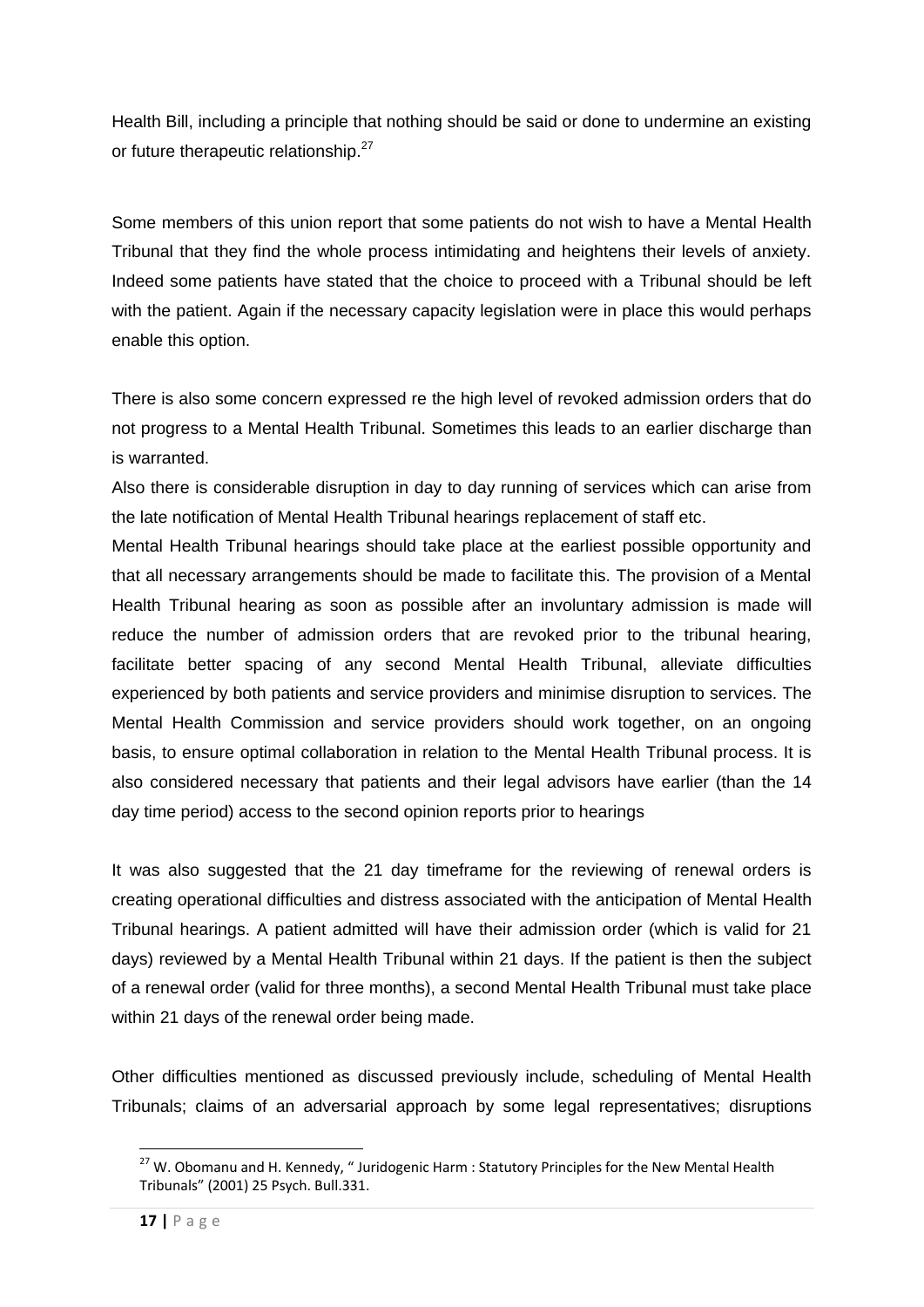caused by visits to centres by legal representatives and second opinion consultants; access to independent second opinion assessment reports prior to the Mental Health Tribunal occurring; and uncertainty over who is responsible for sending forms to the Commission. It is also suggested that procedures for informing patients and service providers of Mental Health Tribunal decisions are unclear.

Peay proposes that tribunals should be required to follow a set order of proceedings<sup>28</sup>. This might mean. For example, that evidence from the patient would be heard first and cross examined, followed by evidence from the health authority. This proposal would not be difficult to implement, and would help to ensure that procedural fairness is maintained as "the order of proceedings can influence the weight given to the various elements of evidence that are presented, and so the chances of discharge" $^{29}$ .

#### <span id="page-17-0"></span>**6. Holding Powers**

The Act provides for a 24 hour holding power over voluntary patients. While voluntary patients have the right to leave an approved centre, they may be prevented from leaving by a nurse or doctor using the statutory holding power until they are assessed with a view to either detention or discharge. The MHC *Reference Guide<sup>30</sup>* states the following in relation to the holding power:

- Risk must be assessed during the period and appropriate risk management strategies put in place to reduce likelihood of harm and deterioration of mental well being.
- All efforts should be made by the approved centre to encourage voluntary consent to remain for examination before a holding power is used.
- An examination should take place without delay and within the 24 hour period.
- The Act provides no right to treat during this period and in the absence of consent treatment is justified only under common law doctrine of necessity and based on the best interests of the patient.

The degree of intervention should be the minimum necessary to meet safety needs of all. Comments which have arisen with regard to this section include

J. Peay, (1983) Tribunals on Trial: A Study of Decision – Making under the Mental Health Act ( Clarendon Press, Oxford, 1989)

P.Bartlett and R.Sandland,(2003) Mental Health Law: policy and Practice (2<sup>nd</sup> ed., Oxford University Press, Oxford):

 $30$  Mental health Commission (2005) reference Guide to the 2001 Act. Dublin : Stationery Office.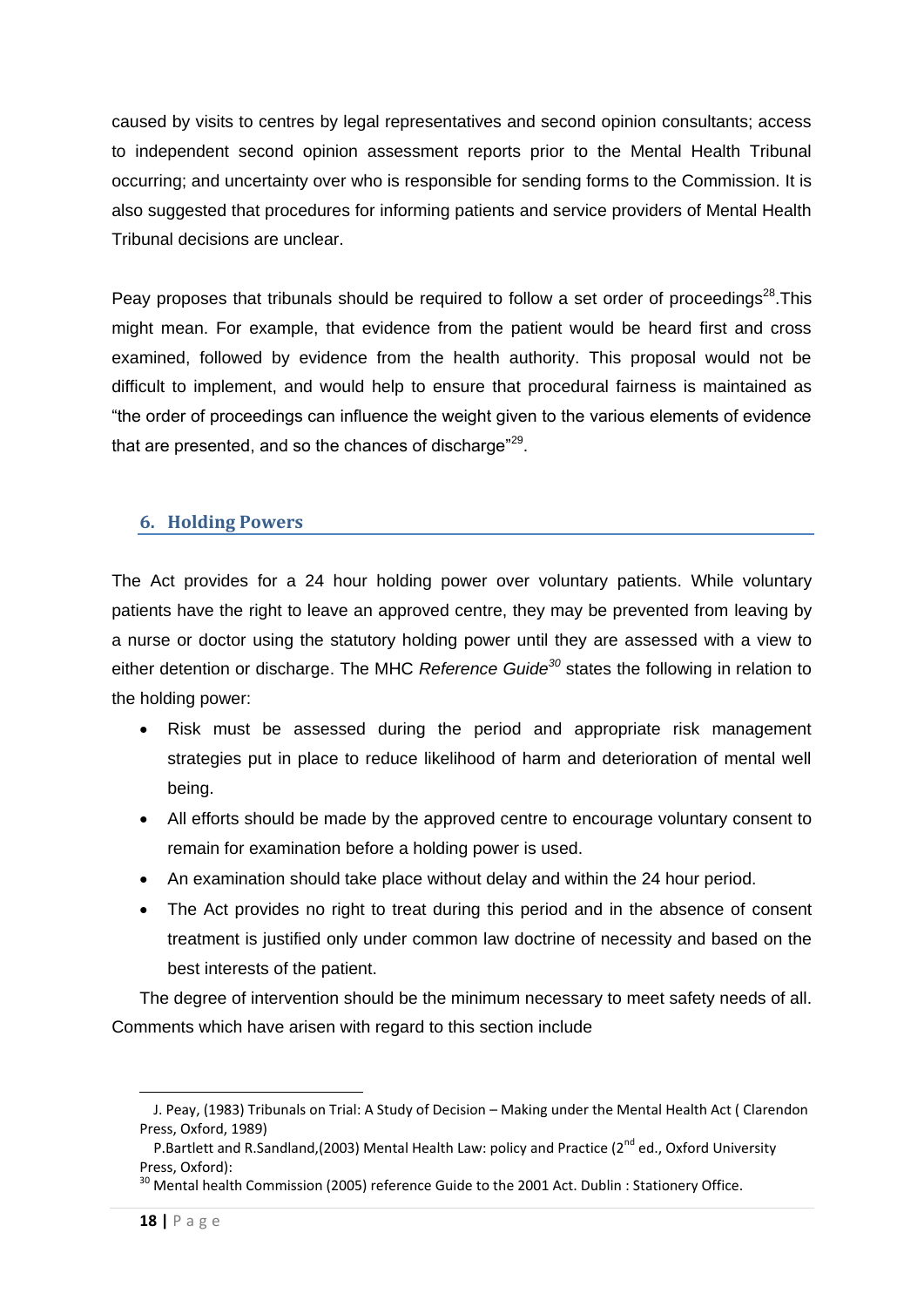*"The requirement for the provision of guidance /information with regard to preparatory documentation for patients so they are aware of conditions of temporary detention under s.23 (1) would be useful".*

Clarification on the Clinical practice form  $31$  that the 24- hour period is calculated from the time the patient indicates that he or she wishes to leave the centre not when the relevant staff member decides to detain the patient under s. 23 (1).

However one submission indicated that they felt for observatory purposes and assessment that the 24hour period was too short.

Others have reported that the requirement for a person to indicate that he or she wishes to leave is too restrictive and that the consultant psychiatrist should be permitted to detain the person if the criteria for a mental disorder are met. A voluntary patient whose condition deteriorates to the extent that he or she would meet the criteria for a mental disorder cannot have their status changed unless they indicate a wish to leave the approved centre. Examples have been raised in this regard whereby individual's detention was deemed unlawful by the Tribunal due to the fact that they didn't attempt to leave the unit and as such was not covered by a section 23 detention. In such instances the case has been referred to the High Court whereby the verdict has been given to discharge the patient and go through the whole admission procedure again.

This is farcical in the extreme it belittles the patient adds further stress on the family and makes a nonsense of the nurse /clinician's judgment. The provisions of the Mental Health Act dealing with holding powers seem to deviate from the terms of the White Paper which proposed that nurse be given holding powers to detain a patient in an approved centre for up to six hours within which time the person must be examined by a medical practitioner and a consultant psychiatrist may hold such a patient for a period of 48 hours within which time procedures for detention must be completed.32

# <span id="page-18-0"></span>**7. Discharge with leave, Absence without leave, Change of legal status**

Section 26(1) of the Mental Health Act 2001 provides that the consultant psychiatrist responsible for the care and treatment of a patient may grant permission in writing to the patient to be absent from the approved centre concerned for such period as he or she may

<sup>31</sup> Mental Health Commission, *Clinical Practice Form: Mental health Act Section 23(10: Power to Prevent Voluntary Patient (Adult) From Leaving an Approved Centre.*

 $32$  See para. 3.34.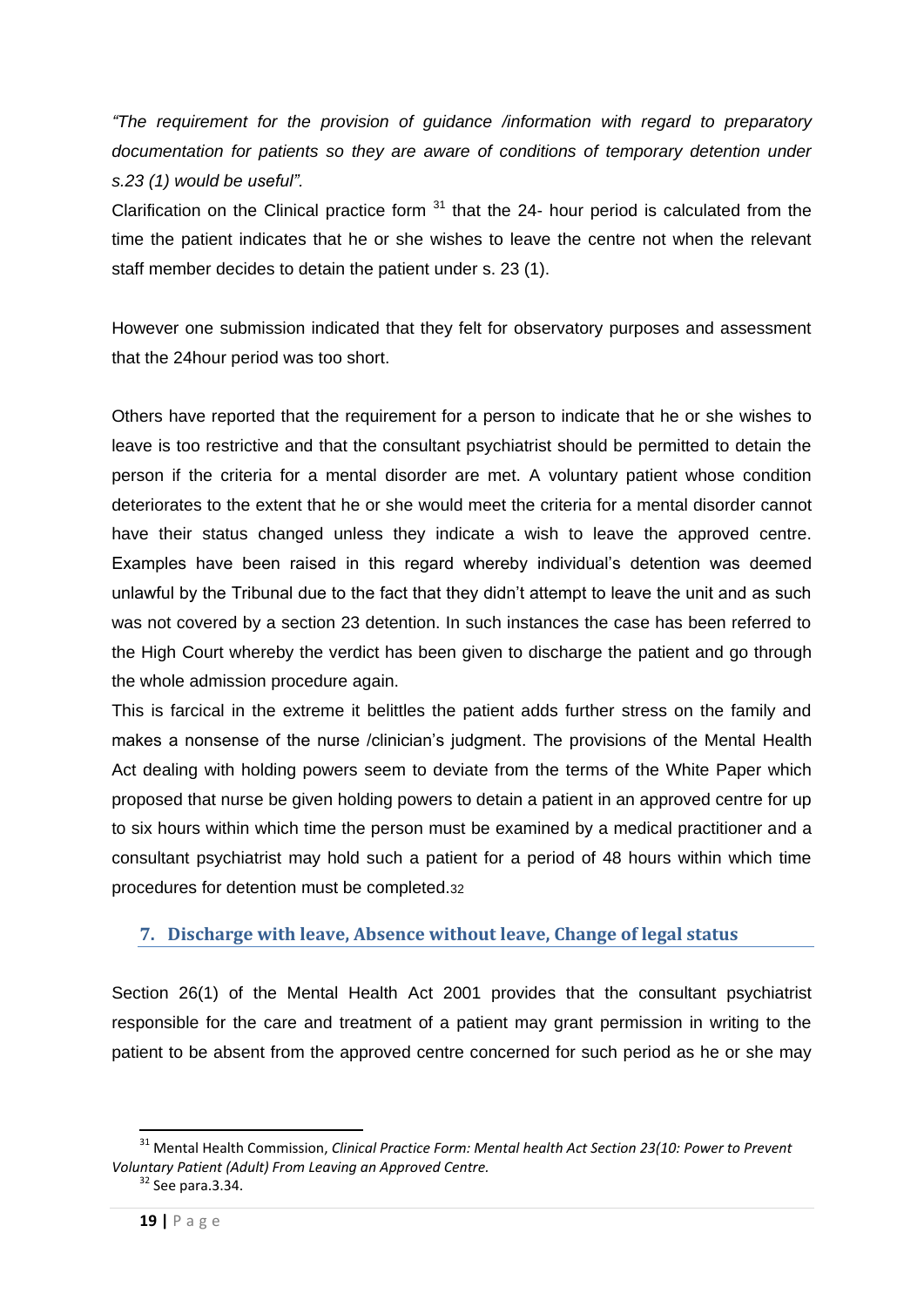specify in the permission being a period less than the unexpired period provided for in the relevant admission order, renewal order or order under section 25.

Section 26 (2) provides that where a patient is absent from an approved centre pursuant to subsection (1) , the consultant psychiatrist may, if he/ she is of the opinion that it is in the interest of the patient to do so, withdraw the permission granted under subsection (1) and direct the patient in writing to return to the approved centre.

However, it should be noted that following the enactment of the European Convention on Human Rights Act 2003 the consultant's powers to withdraw the permission to be absent and to direct that patient to return to the approved centre must be exercised consistently with Article 5 (1) of the European Convention on Human Rights and following the decision of the European Court of Human Rights in K v. UK, 33 except in emergency situations , a patient should not be recalled to an approved centre in the absence " of objective medical evidence" that s/ he remains mentally disordered.

In the English Courts in R v. Hallstrom ex p. W<sub>34</sub>, it was held that it was unlawful to use prolonged leave of absence as a means of ensuring that patients who did not need to be in hospital could be obliged to go on taking their medication outside. The court also ruled that it was unlawful to recall from leave a patient subject to section 3 solely in order to renew the authority to detain the patient if it was not appropriate and necessary for him to be detained in hospital for treatment. For the avoidance of doubt it is submitted that specific provision should be made by the Irish legislation for extension of leave to be granted without the necessity of a patient's returning to hospital.

The inclusion of CTO's would allow clinicians to supervise patients to comply with their drug /medicines regime and return them to the approved centre if required for their therapeutic benefit. This would allow for a phased discharge for the individual with the proper safeguards in place for supervising the individual and a more appropriate mechanism for referral back to the centre in this regard than currently exists.

If the MHT decides to revoke the admission or renewal order, it must direct that the patient be discharged.  $35$  There is no statutory power to make a conditional discharge,  $36$  defer a discharge, or direct that a patient's disorder be reclassified. $37$ .

<sup>33</sup> (1998) 40 B. M. L. R. 20

<sup>34</sup> [1986] Q. B. 1090

 $35$  S.18(1) (b)

 $36$  Compare s.73 (2) Mental Health Act 1983, which applies to restricted patients.

<sup>37</sup> Compare s.72 (5) Mental Health Act 1983. See R v Ashworth Hospital , ex p. B. [2003] E.W.C.A. Civ .547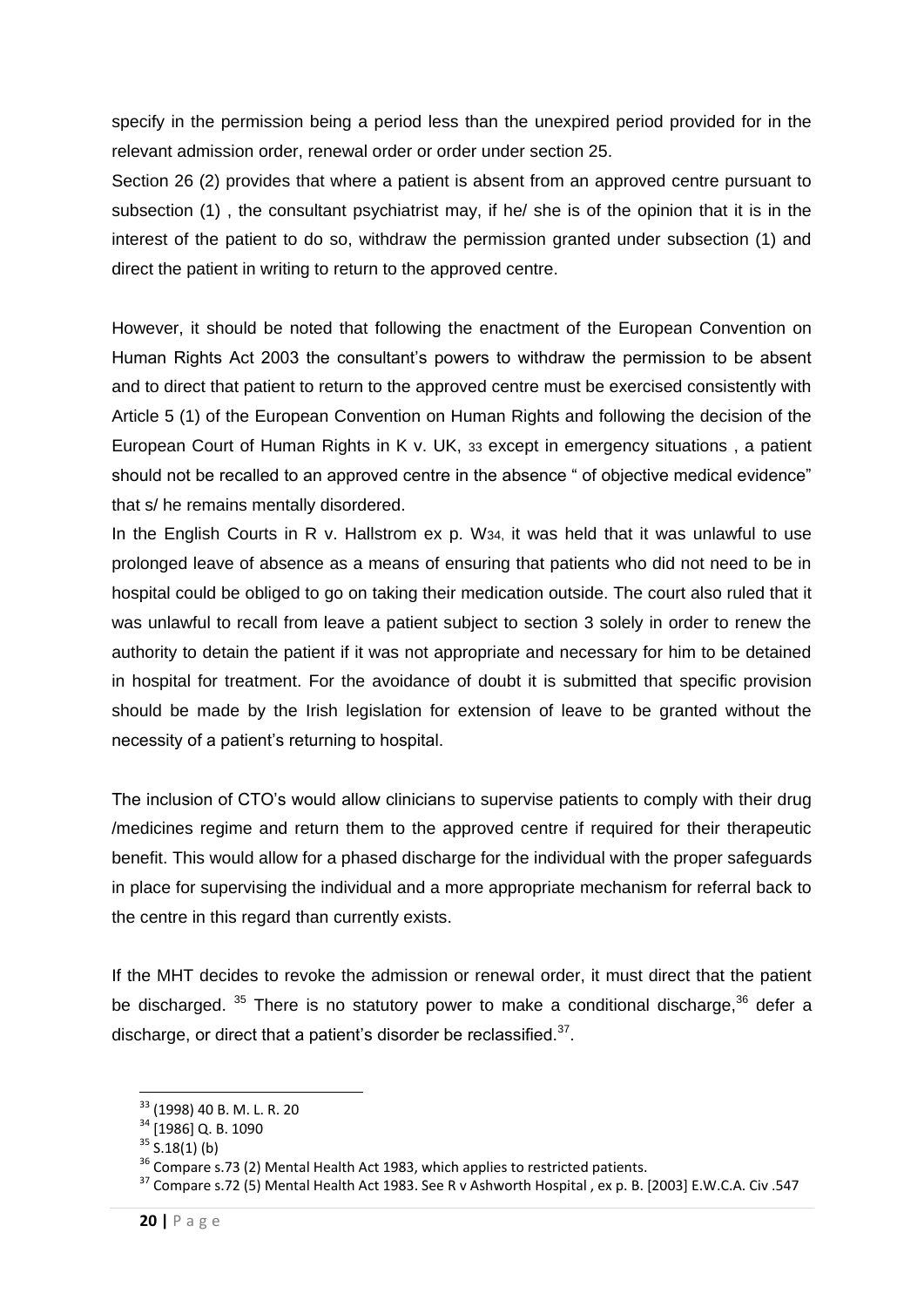In the review of Operation of the Act, clarification was requested as to the time and geographical criteria for defining absence without leave. The Minister stated that he did not consider this a matter appropriate to legislation; however he considered it would be helpful for the HSE and the MHC to develop guidance on this matter $^{38}$ .

Eldergill notes that the Act does not make any provision at all for extending a patient's liability to detention where they are absent without leave at the time when renewal is due. He states:

"*All the Act states is that the patient"s consultant must examine them during the week before the renewal order is made and certify that the patient continues to suffer from mental disorder. On the face of it therefore, if the patient is absent for the whole of the renewal week, so that no examination can take place, the order simply expires at the end of the period".*<sup>39</sup>

#### <span id="page-20-0"></span>**Conclusion**

The Mental Health Commission has produced reference guides to provide all those whose work may bring them into contact with persons suffering from a mental illness or a mental disorder with clear and practical understanding of the major objectives and requirement of the Mental Health Act. However all the indications are that there is a requirement to prepare a comprehensive code of practice for the 2001 Act. Having regard to the areas mentioned there appears to be a need for more information provided to patients and ease of use.

It is vitally important for all those key stakeholders involved and interfacing with those individuals with mental health difficulties consider how best to continue to achieve a productive inter agency working relationship.

We as a professional organisation value the opportunity to contribute to the Consultation on the Code of Practice on the Mental Health Act 2001. We are committed to professional based interventions designed to help service users and professionals collaborate in the treatment of mental illness. As discussed we urge the Mental Health Commission to lobby for the progression of the 2008 Mental Capacity Bill.

<sup>38</sup> *Review of the Operation of the Mental health Act 2001*, p21.

<sup>39</sup> Anselm Eldergill, "The Best is the Enemy of the Good: The Mental health Act 2001" (2008) J. Mental Health L.21 at 36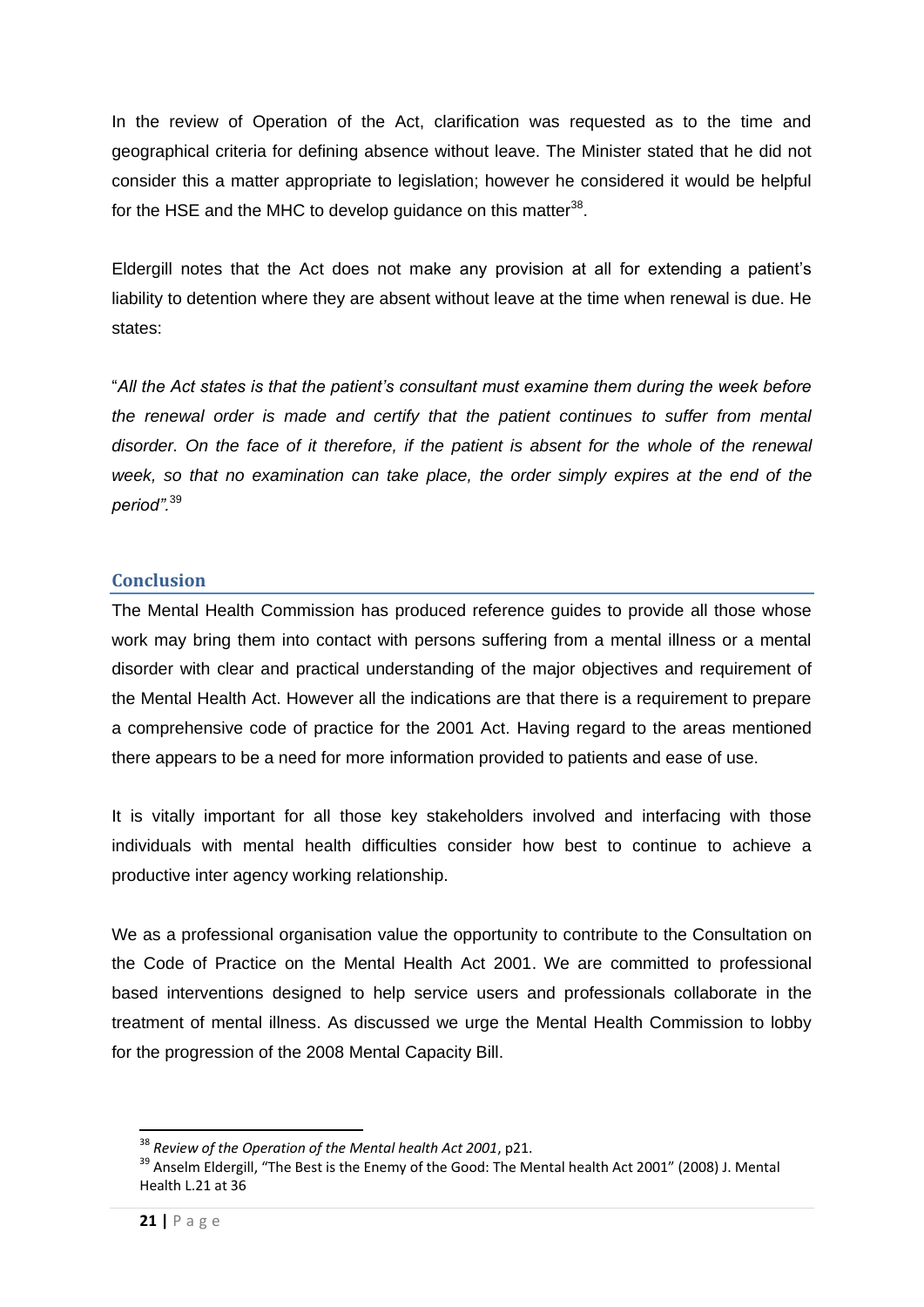In preparation for this submission The Officer Board of the PNA would like to express their gratitude particularly to those individuals and branches who took the time to complete the Consultation Questions.